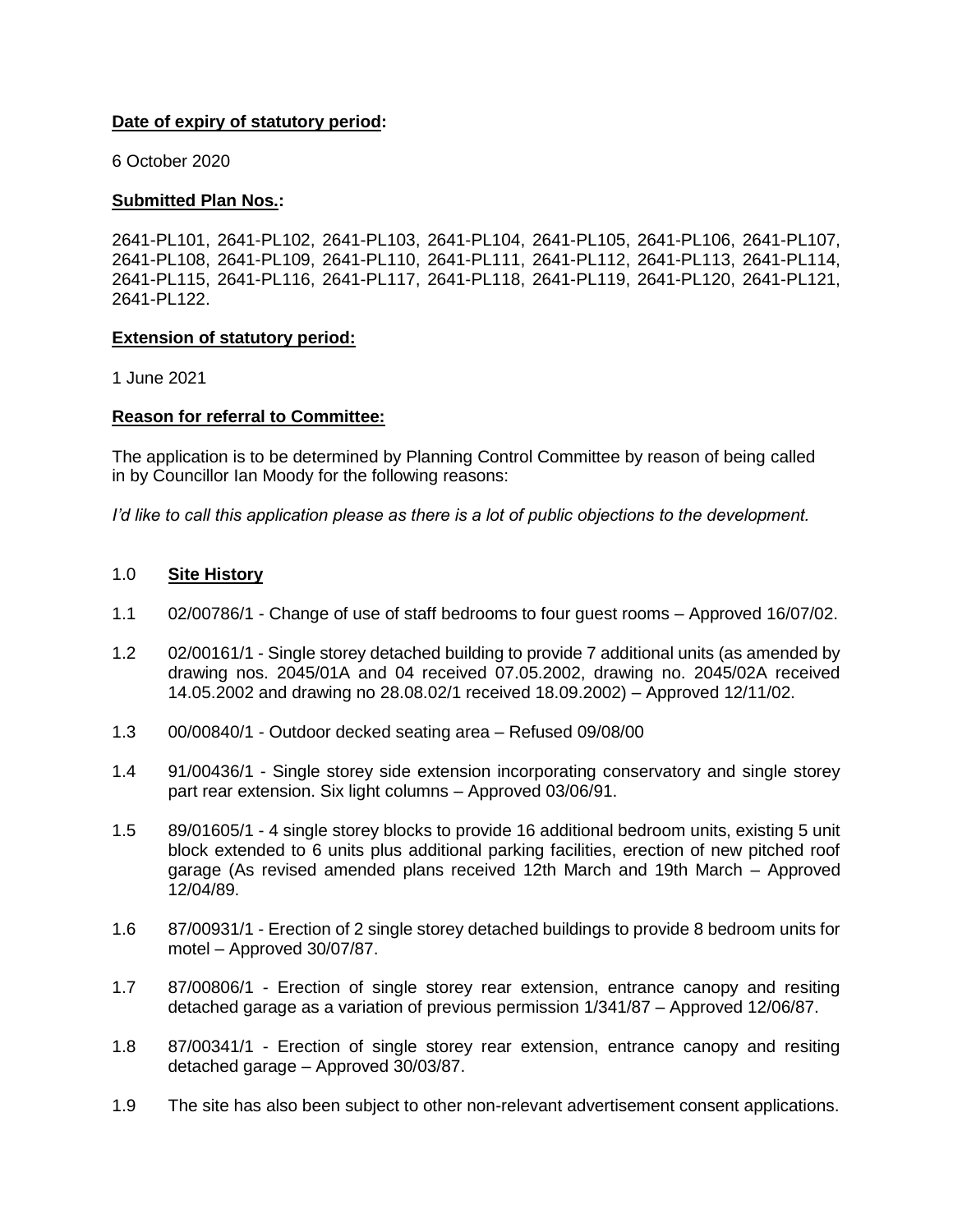# 2.0 **Policies**

## 2.1 **North Hertfordshire District Local Plan No.2 with Alterations**

- Policy 5 Excluded villages
- Policy 14 Nature Conservation
- Policy 16 Areas of Archaeological Significance and other Archaeological Areas
- Policy 26 Housing Proposals
- Policy 55 Car Parking Standards
- Policy 57 Residential Guidelines and Standards

# 2.2 **National Planning Policy Framework**

- Chapter 5 Delivering a sufficient supply of homes
- Chapter 6 Building a strong, competitive economy
- Chapter 9 Promoting sustainable transport
- Chapter 11 Making effective use of land
- Chapter 12 Achieving well-designed places
- Chapter 13 Protecting Green Belt land
- Chapter 14 Meeting the challenge of climate change, flooding and coastal change
- Chapter 15 Conserving and enhancing the natural environment

## 2.3 **North Hertfordshire Draft Local Plan 2011-2031 - (Approved by Full Council April 2017)**

Policy SP1 - Sustainable development in North Hertfordshire

- Policy SP2 Settlement hierarchy and Spatial Distribution
- Policy SP3 Employment
- Policy SP4 Town and Local Centres
- Policy SP6 Sustainable transport
- Policy SP8 Housing
- Policy SP9 Design and sustainability
- Policy SP10 Healthy communities
- Policy SP11 Natural resources and sustainability
- Policy SP12 Green infrastructure, landscape and biodiversity
- Policy SP13 Historic environment
- Policy ETC2 Employment development outside Employment Areas
- Policy ETC7 Scattered local shops and services in towns and villages
- Policy T1 Assessment of transport matters
- Policy T2 Parking
- Policy HS3 Housing mix
- Policy D1 Sustainable design
- Policy D3 Protecting living conditions
- Policy D4 Air quality
- Policy HC1 Community facilities
- Policy NE1 Landscape
- Policy NE6 Designated biodiversity and geological sites
- Policy NE8 Sustainable drainage systems
- Policy NE11 Contaminated land
- Policy HE1 Designated heritage assets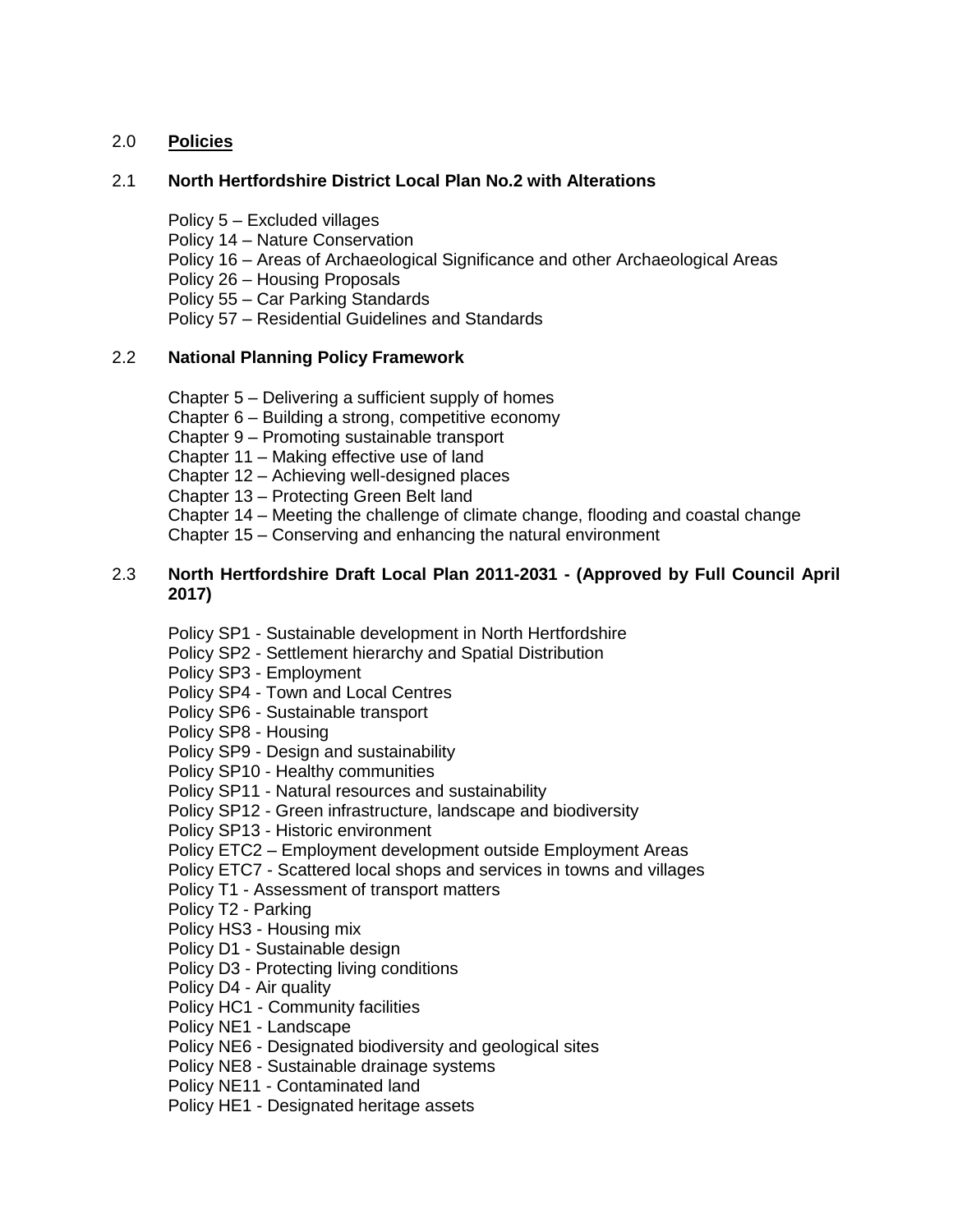Policy HE4 - Archaeology

## 2.4 **Supplementary Planning Document**

Vehicle Parking at New Development SPD (2011)

#### 3.0 **Representations**

3.1 **Site Notice:**

Start Date: 21/08/2020 Expiry Date: 13/09/2020

#### 3.2 **Press Notice:**

Start Date: 20/08/2020 Expiry Date: 12/09/2020

## 3.3 **Neighbouring Properties:**

The following objections, 14 in total, were received from dwellings on High Street, Bury Lane, Taverners Place, Valley Road, The Ridgeway, Pond Court:

- The site is not large enough for the development.
- Do not want more expensive houses.
- Loss of village amenities.
- Detrimental to openness of the area.
- Close to heritage assets. No. 63 High Street, Pond House, and The George and Dragon, are listed buildings.
- No. 63 dwarfed by proposed buildings.
- Detrimental to setting of No. 63 and its curtilage.
- Harms the Conservation Area.
- Rear dwellings more dominant due to higher ground levels.
- The future of The Bell is key to the Conservation Area.
- Negative impacts on viability of The Bell due to loss of motel and external storage.
- Potential for inappropriate new storage.
- Proximity. A 21m back-to-back distance. Too imposing and overwhelming.
- Overbearing.
- Massing.
- Loss of privacy. Overlooking (including of proposed dwellings).
- Loss of light and overshadowing.
- Harmful impacts of future extensions to dwellings.
- Loss of views.
- Increased noise compared to existing use, exacerbated by removal of boundary vegetation.
- Car park close to garden. Increased noise and light from car park.
- Pollution from vehicles.
- Traffic generation.
- Impacts on highway safety.
- Parking insufficient for The Bell and proposed dwellings, causing more on-street parking.
- The access is opposite a major junction in the village.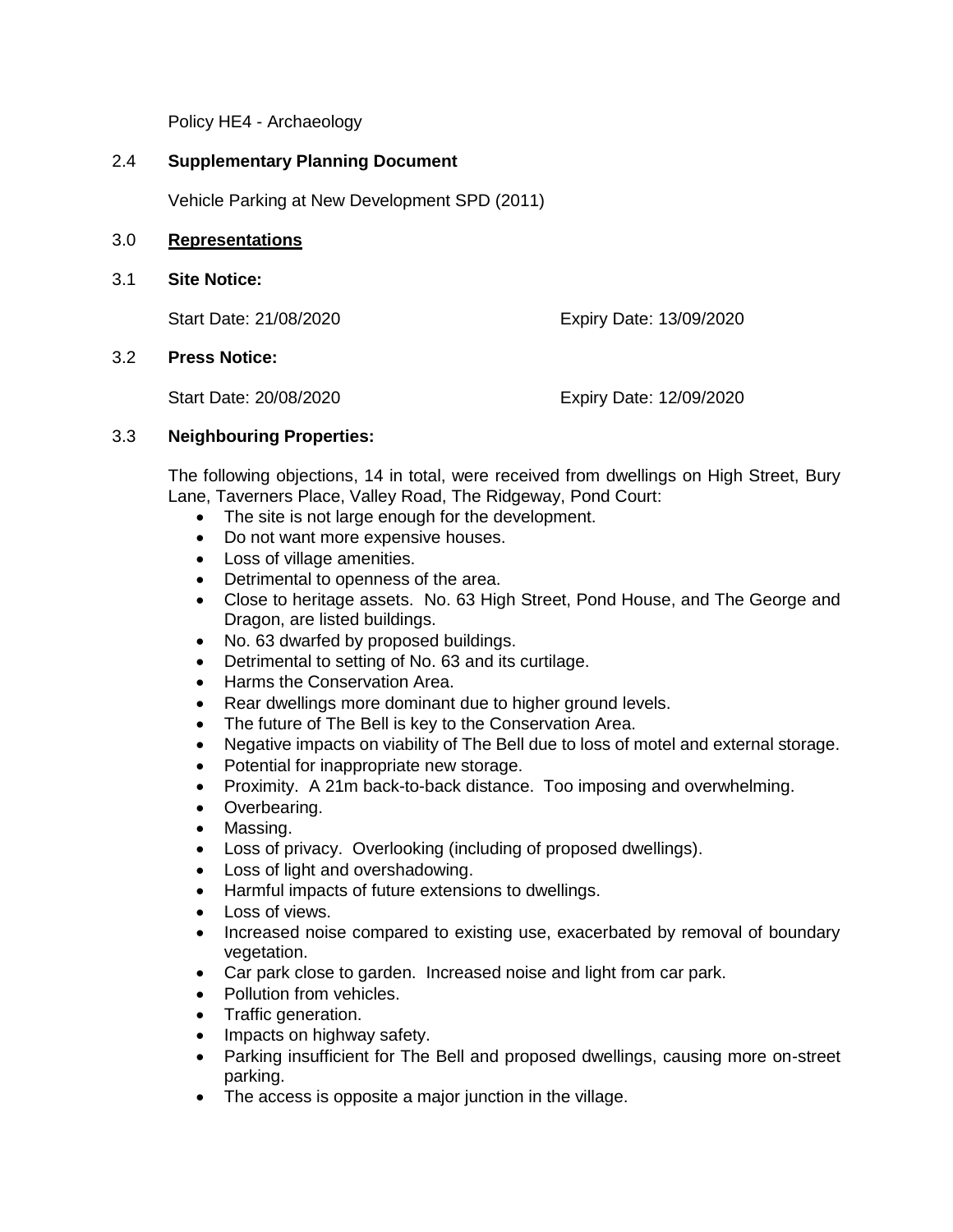- Loss of public footpath.
- Unsuitable refuse storage.
- Loss of an oak tree.
- No room for new boundary planting. Trees should be required on the north boundary.
- Existing flooding. Proposal could worsen this.
- Flood risk would be increased.
- Positioning of soakaways and likely impacts.
- No cross-section/site levels drawings.
- No west elevation drawing.
- Infrastructure limited, including water.
- Disturbance from construction.
- Possible land slippage.
- Rear boundary of No. 63 incorrect.
- Inaccuracies in statements.
- Permitted development rights should be restricted.

The following comments in support were received:

- See no reason why it shouldn't go ahead.
- Saving The Bell is a positive.
- Development well-designed, spacious, with adequate facilities.
- Massive improvement.

The following other comments were received:

- Opportunity to improve the car parking situation.
- Space should be reserved near the frontage for public car parking, still leaving space for the dwellings.

Following amended plans received on 18/03/21, the following further objections were received from Nos. 2a Bury Lane, 61 and 63 High Street:

- Amendments do not alleviate concerns.
- Excessive height, scale and mass.
- Too many houses, which are too high.
- Support the Conservation Officer's original advice to remove plots 1 and 2, and to reduce the width and height of plots 3 to 9.
- Dominate the Conservation Area visually.
- Do not agree with the Conservation Officer's most recent comments. Impacts on Conservation Area and listed buildings disproportionate.
- Not sure if Conservation Officer and Historic England fully understand the scheme.
- Negative impacts on openness of the area.
- Dominate the skyline.
- Potential for future upward development of plot 1.
- There may be an intention to change site levels.
- Visible from No. 63.
- Need site levels and cross-section analysis.
- Proximity Plot 4 is 20m from my house.
- Privacy and overlooking, including of proposed dwellings.
- Visual impacts of fence and wall.
- Loss of views.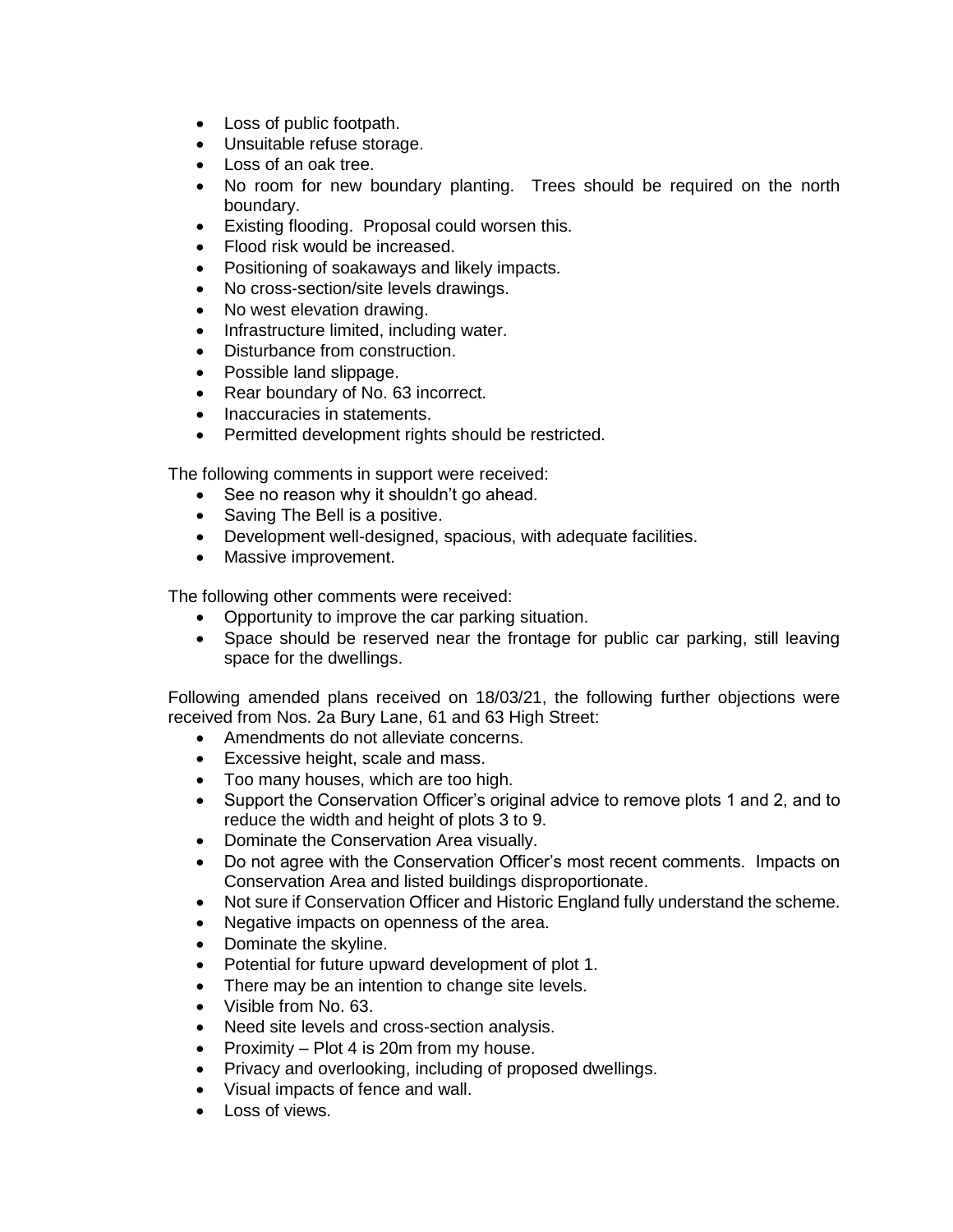- Contrary to Local Plan Policy 57.
- Impacts from pub garden.
- Massing, and an increase over the motel.
- Hedges offer little protection.
- Ground destabilisation.
- Mass and amount of development viewed from the High Street between 63 High Street and The Bell.
- Existing flooding.
- Increased flood risk to Nos. 61 and 63, and other properties and areas.
- There should be a sustainable drainage solution, with a flood risk assessment.
- Further information is required.
- Developer has no interest on the site's impacts on residents, nor the future of The Bell.
- Site has been neglected, not secured from vandalism.
- Suspect a commercial use for The Bell Inn is unlikely.

# 3.4 **Codicote Parish Council:**

## **OBSERVATION**

CPC will adhere to the Planning Officer's recommendations.

The new home owners may be disturbed by the noise late at night if The Bell PH were to be re-opened.

## 3.5 **Statutory Consultees:**

- 3.6 Hertfordshire County Council Growth and Infrastructure We will not be seeking financial contributions.
- 3.7 Environmental Health Officer No objections.

## *Noise*

I have reviewed the submitted "Technical Note - The Bell Motel, 65 High St, Codicote – Noise Impact Assessment", Project Ref: TN01-20442, dated 31 July 2020 by Cass Allen Associates Ltd. The desktop study Report was prepared under lockdown conditions when The Bell Inn was not operational, however I consider the use of data from records held by the Acoustic Consultants to predict and model noise associated with the Public House (including fish and chip takeaway extractor noise) to be acceptable in determining the potential noise impact on the proposed future residents. The noise from the kitchen extraction system was determined to be lower at the proposed dwellings than at existing residential dwellings; it is therefore acceptable. Noise impact from use of The Bell Inn, car park and beer garden were predicted. For the closest proposed dwelling (Plot 1) no enhanced noise mitigation measures to achieve satisfactory internal noise levels were found to be required (standard glazing and ventilators will be satisfactory). To achieve satisfactory noise levels in external amenity area (garden) of Plot 1 a 1.8 metre high close boarded fence between the Public House boundary and Plot 1 is recommended (Page 5 of Report). The Technical Report may be Approved. I recommend a Condition below.

*Lighting*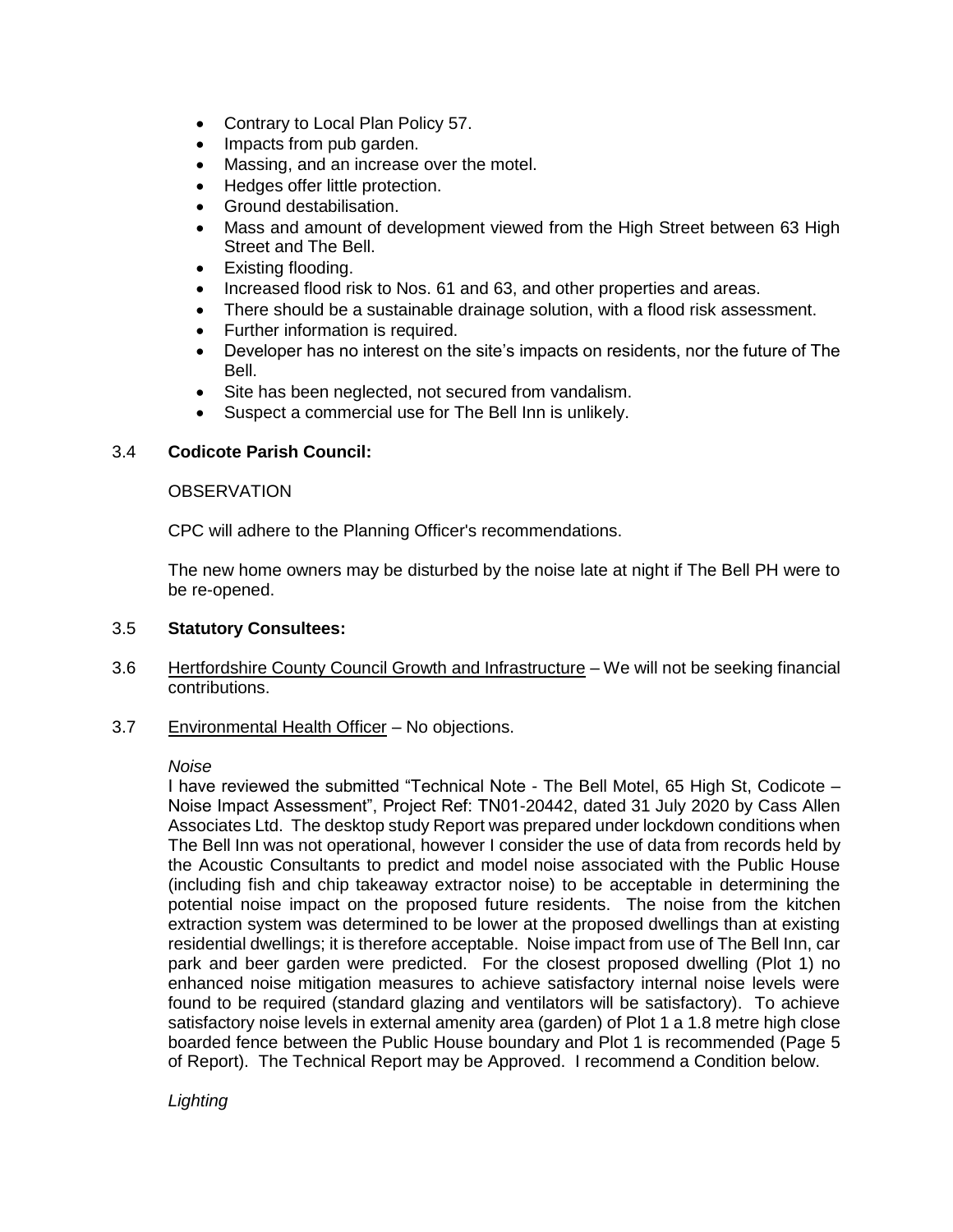Details of proposed external lighting have not been submitted. In order to ensure that the amenity of residential occupiers is not adversely affected by any obtrusive or spill over light or glare from any external lighting on the proposed development once constructed I recommend a Condition below..

#### *Construction phase*

Due to the potential for nuisance during this phase I have included informatives.

- 3.8 Environmental Health Air Quality No objection.
- 3.9 Waste Officer No objections.
- 3.10 Hertfordshire County Council highways officer Does not wish to restrict the grant of permission.

The application comprises of a residential development comprising of 9 dwellings including associated parking, landscaping and refuse storage and provision of car parking spaces for Public House use following demolition of existing outbuildings (Amended by plans received 18.03.2021).

#### VEHICLE ACCESS

The submitted details show one point of access from the High Street that is classified as the B656 secondary distributor road subject to a speed limit restricted to 30 mph along the frontage of the development.

Within section 8 of the application form Pedestrian and vehicle access, roads and rights of way, the applicant has implied that there is a no new or altered vehicle access proposed to the existing vehicle access to or from the public highway to the property. The access road and proposed turning areas have sufficient room for vehicles using the proposal such as residents' cars, delivery and emergency vehicles to enter and exit the development in forward gear.

HIGHWAY SAFETY - Visibility along the highway from the existing access. A site visit revealed that the vehicle to vehicle inter-visibility from the existing access is in accordance with "Sightlines at Junctions Manual for Streets section 7.7

#### IMPACT ON THE LOCAL HIGHWAY NETWORK - Traffic Generation

Within Section 9. Vehicle parking the applicant states that given that the proposal involves a redevelopment with a reduction to parking provision of three spaces this has been considered not to significantly alter the traffic generation of vehicles to the property.

The forecast of trips generated show that a total of 9 two-way vehicle trips will occur during the morning peak travelling period and in the evening travelling period a total of 11 twoway vehicle trips are anticipated resulting in an average vehicle movement either way every 5 minutes which will be accommodated by the existing access junction.

### WASTE COLLECTION

There are 2 bin storage points provided within the site which are within the 30m walking distance for residents to carry their waste to a point to be collected. A further bin collection point is provided within 15 m of the public highway for the North Herts District Council waste collection operators. A waste management company would collect the bins on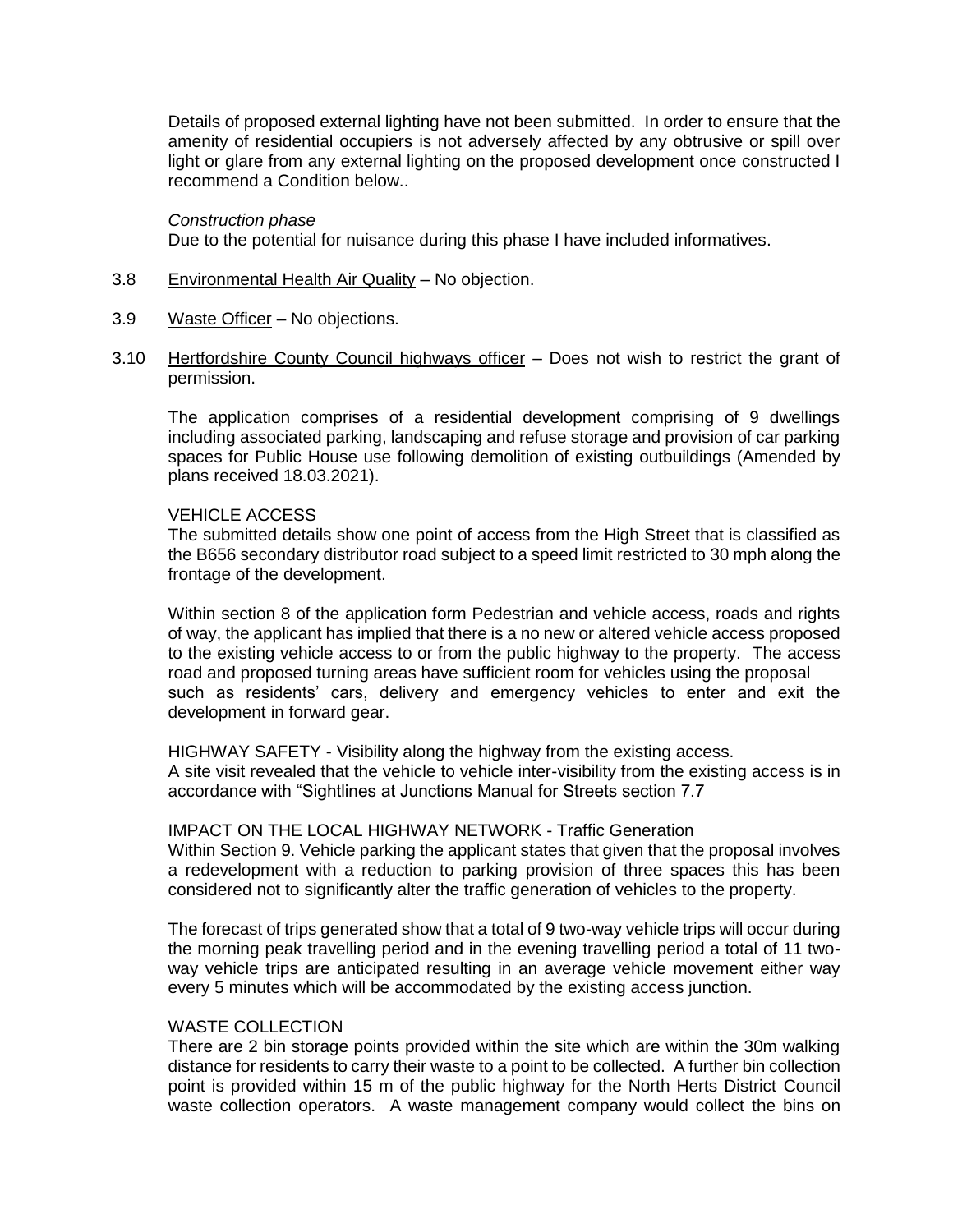collection day (Tuesday) from the resident's storage areas and then return the empty bins back to the resident's area collection point. This method of collection would need to remain in place for perpetuity for the duration of the residential development.

#### ACCESSIBILITY - Public Transport

The nearest bus stops are within the recommended 400 metres from the site. The bus route along the High Street including routes to destinations such as Hitchin town centre and Welwyn. There are presently 5 bus services throughout the day.

#### **CONCLUSION**

The B656 is a secondary distributor road capable of accommodating the traffic movements associated with the development. Hertfordshire County Council as Highway Authority has considered that the proposal is a small scale development consequently the proposal would not significantly increase the traffic generation to the area and have an unreasonable impact on the safety and operation of the adjoining highway and has no objections on highway grounds to the application.

- 3.11 Archaeology No objections.
- 3.12 Landscape and Urban Design Officer I have no objection to the layout or design of the scheme. However, details will need to be provided of proposed planting, including species, size, type, numbers and location together with materials for surfacing and enclosure.
- 3.13 Hertfordshire Ecology No objections.
- 3.14 Environmental Health Contamination No objection.
- 3.15 Lead Local Flood Authority No objection.

We have reviewed the following documents as additional information submitted in support of this application:

• Surface and Foul Water Drainage Strategy, Drawing Reference 6601415-MLM-ZZ-XX-DR-C-0002, Revision P03, Prepared by MLM Group, Dated 16.07.2021

As the LLFA we were previously consulted on the above application. In our previous letter dated 5 July 2021 we recommended the LPA obtained an updated drainage layout for the amended site layout and that the required amount of storage can be provided within the permeable paving 700mm sub-base prior to the approval of planning permission.

We have reviewed the additional information submitted by the applicant in support of the planning application and note that the applicant has submitted an updated drainage layout for the amended site layout. Therefore, we can provide the previous comments:

We note the applicant has undertaken soakage testing onsite, and that the results of these tests have proven infiltration to be unfeasible on the site. The drainage strategy, therefore, is now proposing to discharge surface water into the Thames Water Foul Water Sewer, we note the applicant has obtained prior approval from Thames Water in the form of a pre-planning enquiry for the proposed connection, consenting the connection and proposed discharge rates for the development.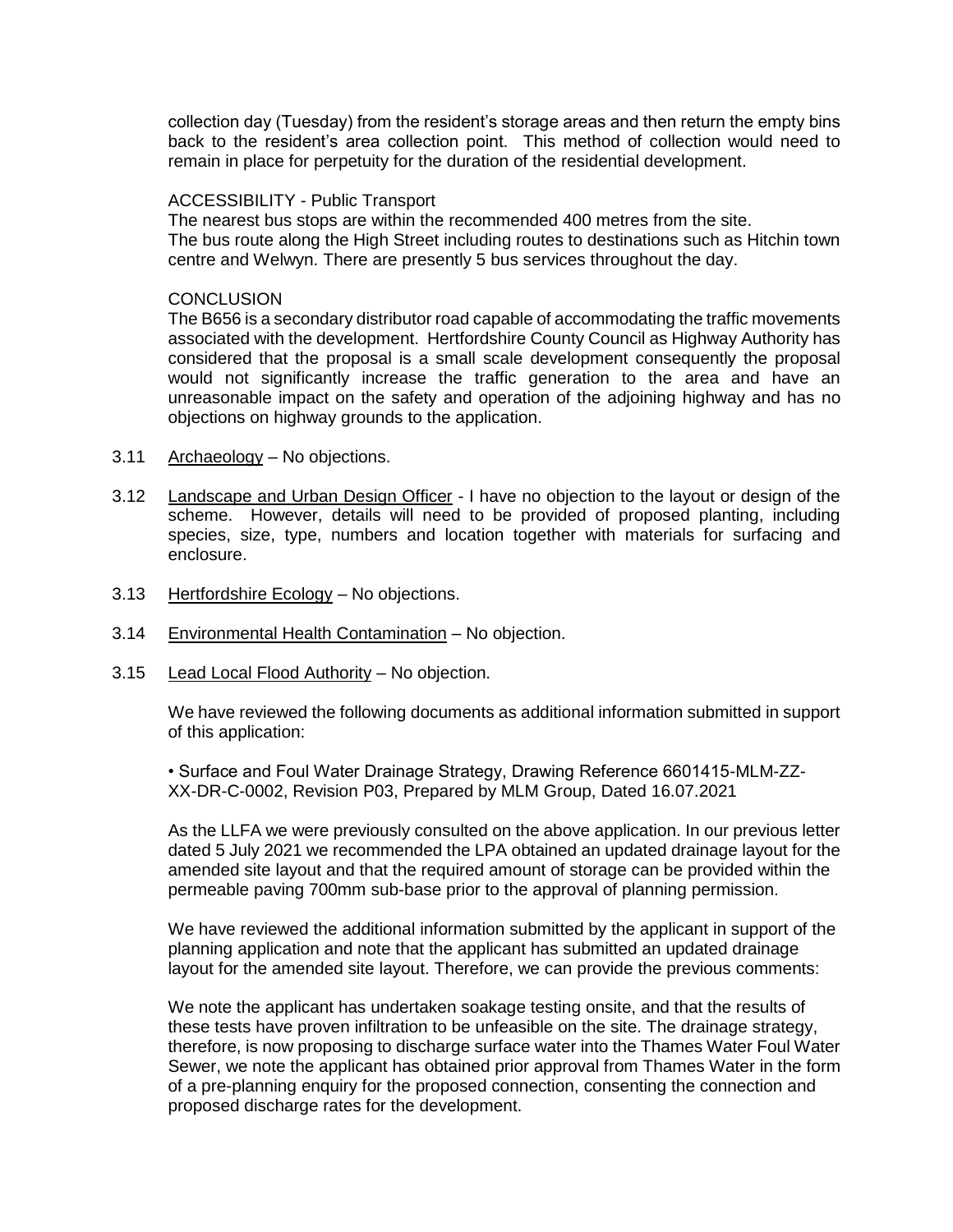We understand the driveways of the proposed residential development will consist of permeable block paving, so that surface water on the driveway drains into the type 3 subbase below and surface water from the building roofs are also directed via downpipes to the type 3 subbase below the permeable paving before final discharge into the sewer via a hydrobrake flow control. The proposed access road will consist of asphalt paving so that surface water so that surface water drains via gullies into sewers that are directed to the type 3 subbase below the car park for storage to allow a restricted surface water discharge rate via hydrobrake flow control. The car park at the rear of the public house will also consist of asphalt paving and will drain via channel drains connected to the type 3 subbase for storage before discharging to the sewers at a restricted surface water discharge rate.

In order to secure the final detail of the drainage scheme, we therefore recommend the following conditions to the LPA should planning permission be granted.

3.16 Conservation Officer - I reiterate that in my opinion, the amount of development remains higher than what I would consider would make a positive contribution to the local area but it is also acknowledged that the applicant has sought (to an extent) to positively address matters raised despite maintaining a 9-unit scheme. As such, I consider that alternative solutions have been explored and ultimately what is now presented is sufficiently better than the previous iterations and I am prepared to remove my objection.

### **Recommendation**

The 'Design and Access Statement Addendum - March 2021' sets out very clearly the progression from the initial submission and initial amendments (both of which were considered to occasion harm) through to the current scheme. I have given great weight to the conservation of the Codicote Conservation Area and to the setting of nearby listed buildings and conclude that the proposal (as amended) whilst it may still be considered, by some, that there is small amount of harm still occasioned to the character and appearance of the conservation area and to the setting of nearby listed buildings, by reason of the height and density of the proposal, that harm (if considered to exist) would, in my opinion, be very much towards the lower end of the continuum. That harm should then be weighed against any public benefits.

Although a reduction in dwelling numbers and providing a more generous rear curtilage to The Bell Inn would have been the most desirable outcome and my intended goal, in my view, the amended scheme does make a much more positive contribution to the character and appearance of the conservation area when compared with earlier iterations. In light of the changes made, particular in the area of original Plots 1 and 2 and the retention of the outbuilding, I am prepared to conclude that the proposal is **UNOBJECTIONABLE** in conservation terms and would satisfy the provisions of Sections 66(1) and 72(1) of the Planning (Listed Buildings and Conservation Areas) Act 1990, the aims of Policy HE1 : Designated Heritage Assets, of the North Hertfordshire Local Plan 2011 - 2031 (Proposed Main Modifications November 2018) and the aims of Section 16 of the NPPF.

3.17 Historic England – Historic England consider that the applicant has attempted to address the concerns within our previous comments and the scheme would now result in a neutral impact to the character of the Codicote Conservation Area.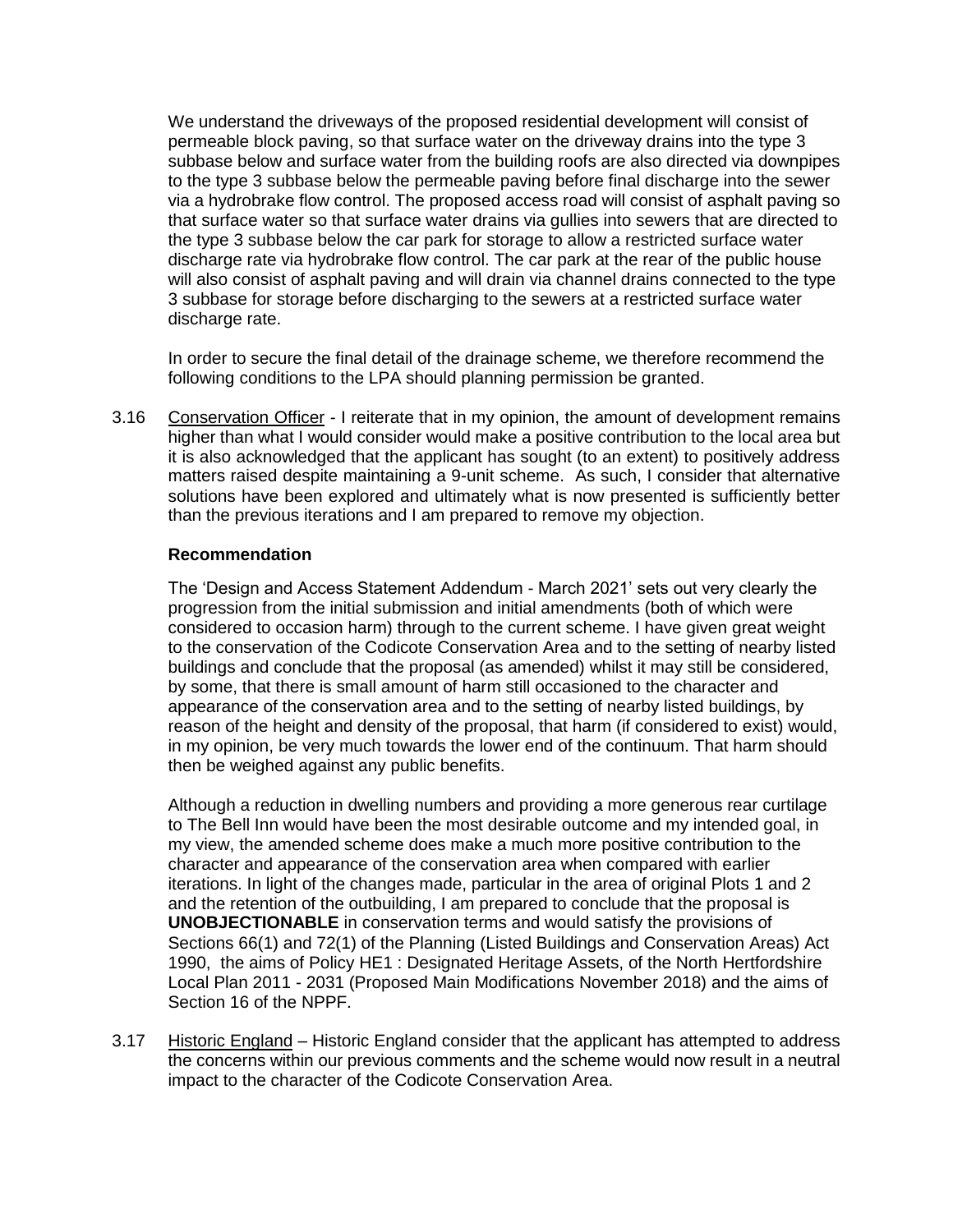### **Recommendation**

Historic England has no objection on heritage grounds.

#### 4.0 **Planning Considerations**

#### 4.1 **Site and Surrounding**

- 4.1.1 The site comprises The Bell Inn, No. 65 High Street, which is a public house (Use Class A4) and includes a small take-away (Use Class A5) in the main building, both of which have now closed. The site is relatively large, with the majority comprising a motel of separate single storey buildings, an associated car park, hard and soft landscaping including some lawned areas for motel guests, and trees and other vegetation around the edges. Ground levels rise gradually from west to east, and from south to north.
- 4.1.2 The locality has a predominantly residential character with dwellings to the west, north and east. To the south is a two storey residential care home, with a public footpath between it and the site. Some additional dwellings are west of the care home and south of the site. The site is also on the High Street, where a short distance to the south the character is a mix of commercial and residential with shops, services and pubs nearby. The site is within the settlement boundary of Codicote. The whole site is within the Codicote Conservation Area. Listed buildings are to the north, west and south.

### 4.2 **Proposal**

- 4.2.1 Planning permission is sought for the redevelopment of the majority of the site behind the public house (which would be retained) to provide 9 new dwellings. All existing buildings and hardstanding would be removed, although a small length of the vehicular access drive would be retained.
- 4.2.2 All dwellings would be two storeys with pitched roofs, apart from Plot 1 which would be single storey. Plots 1 to 4 would be a terrace, Plots 5 to 7 would be linked-detached, and Plots 8 and 9 would be detached. The dwellings would be of a more traditional design, with external materials of plain clay roof tiles, bricks, and stained timber boarding. One dwelling would have two bedrooms (Plot 1), five dwellings would have 3 bedrooms, and the remaining three dwellings would have 4 bedrooms. Dwelling heights would vary from approx. 5m to a maximum height of 8.8m.
- 4.2.3 The dwellings would be accessed by a new access road that would extend to the rear of the site, following the south boundary before turning north at the eastern end of the site. Plots 1 to 7 would have two parking spaces, with Plots 8 and 9 having three spaces. Plot 9 would also include a detached single garage with a pitched roof. Five visitor parking spaces will be provided. Two bin stores with flat roofs will be provided close to the public footpath and south boundary of the site. The development also includes an 11 space car park for The Bell public house in the blue line area, with 4 spaces to be provided in an existing outbuilding. An area of land west of the Plot 1 curtilage will be kept undeveloped as open amenity space for the development. A retaining wall and standalone timber fence is proposed on the boundary with No. 2 Bury Lane, which would be a combined height of approx. 2.6m. Storage for The Bell will be within the building of the pub itself.

#### 4.3 **Key Issues**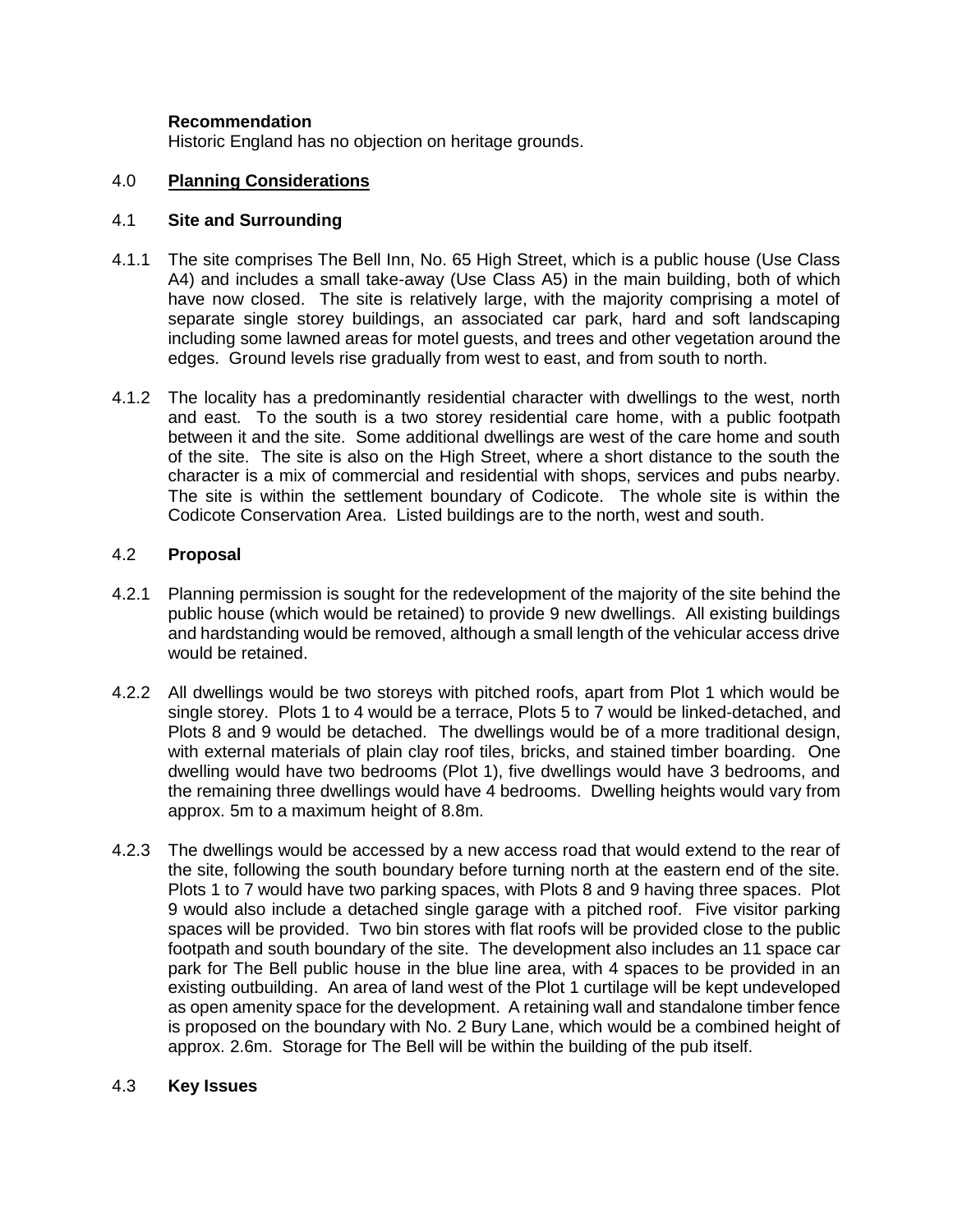4.3.1 The key issues for consideration are as follows:

--The acceptability of the principle of the proposed works in this location.

--The acceptability of the design of the proposed development and its resultant impact on designated heritage assets and the character and appearance of the area.

--The impact that the proposed development would have on the living conditions of neighbouring properties.

--Whether the proposal would provide an acceptable standard of accommodation for future occupiers of the dwellings, and the future viability of the public house.

--The impact that the proposed development would have on car parking provision and the public highway in the area.

--The quality of landscaping proposed and the impact the proposed development would have on trees.

--The impact that the proposed development would have on ecology and protected species.

--The impact of the proposal on drainage and flood risk.

### Principle of Development:

4.3.2 With regards to the proposed development, the site is in the settlement boundary of Codicote, where new buildings and new residential development is acceptable in principle in the adopted and emerging Local Plans in Policies 5 and SP2 respectively. The proposal will also result in the loss of existing motel accommodation, of which there is no policy presumption in the adopted and emerging Local Plans and the NPPF against this. The proposed development is therefore considered acceptable in principle.

### Heritage, character and appearance:

- 4.3.3 The existing single storey motel buildings to be demolished date from the late 1980's onwards and as such are relatively new. These buildings are not considered to be of significant historic or architectural merit, therefore there are no objections to their removal and their associated hardstanding, fencing etc.
- 4.3.4 The proposal would create a new residential development of dwellings in a cul-de-sac arrangement, which would contrast with the existing motel business. Development around the site is predominantly residential, therefore new dwellings are not considered out of character with these surroundings. Residential cul-de-sacs are also present in this area of Codicote, therefore new residential development is in general considered in keeping with that of the locality.
- 4.3.5 The site is within a Conservation Area. There are also listed buildings near the site, in particular No. 63 High Street, which has a curtilage that partially adjoins the site. No. 67 High Street and No. 2 Bury Lane are also listed buildings that share boundaries with the site. Of key importance is how the proposed development will affect the above, which are all designated heritage assets. The Conservation Area will be directly affected by the development. With regards to the listed buildings, the material consideration is whether their settings and significance would be harmed.
- 4.3.6 The plans proposed have followed numerous negotiations involving Council Planning and Conservation Officers, and are now considered to be of a design quality that would not be harmful to the significance and setting of the above designated heritage assets. Plot 1 is single storey, with the larger two storey dwellings set sufficiently far back so as not to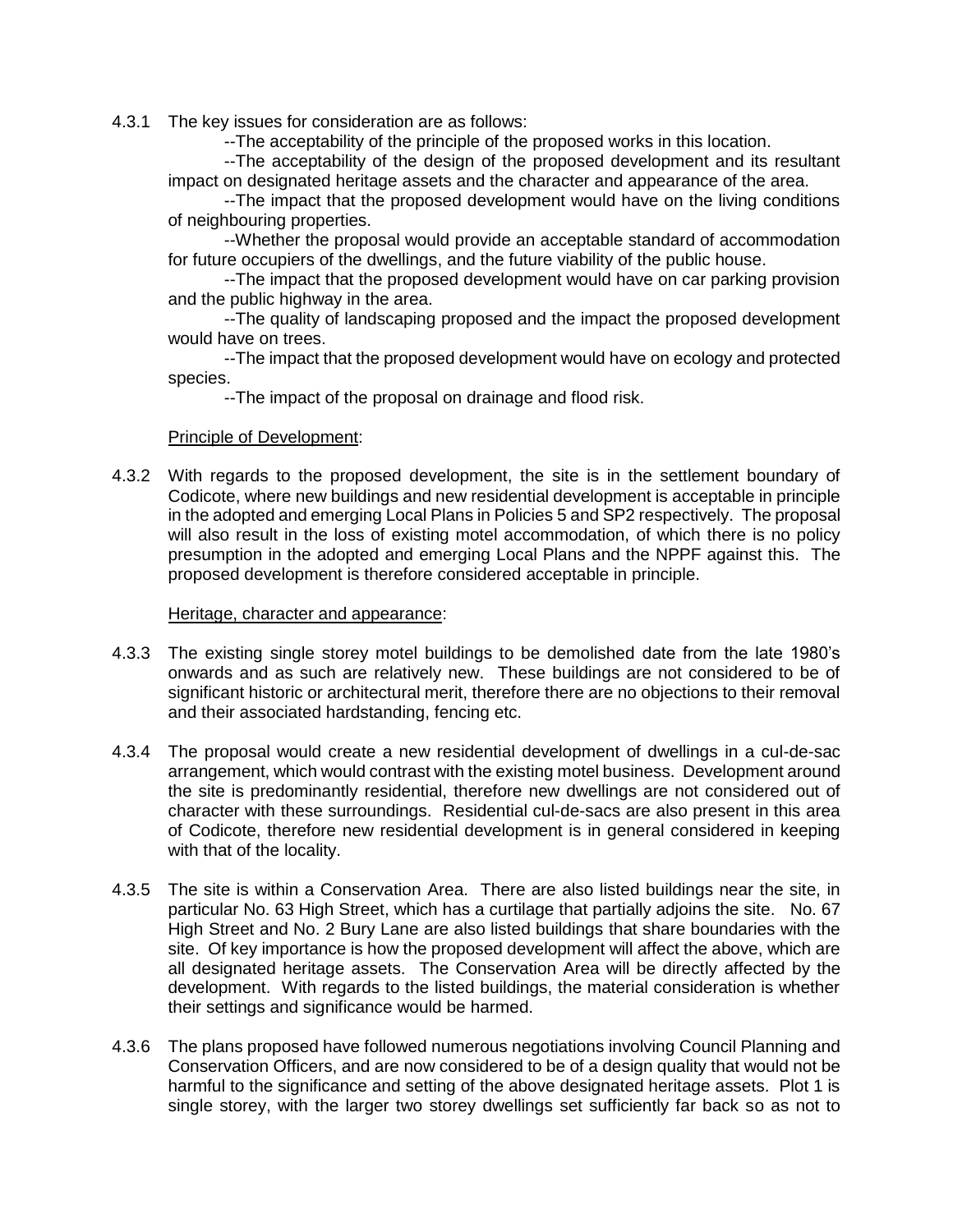detract from the setting of No. 63 (and therefore the other two closest listed buildings). Plots 2 to 4 have also been improved sufficiently in height, design, size and scale to be of an acceptable quality. The design approach for Plots 2 to 4 continues to Plots 5 to 9, which is also considered of an acceptable quality with regard to the significance of the Conservation Area. The absence of objections from the Council's Conservation Officer, and Historic England, are given significant weight.

- 4.3.7 The proposal will provide a new car park on a part of the site that is presently largely of hardstanding, with 4 parking spaces to be provided within an existing building with a pitched roof behind the pub. The retention and proposed use of this building, and the area of land kept as open space, would provide an acceptable buffer between the pub and the development.
- 4.3.8 The layout of the proposed development is considered acceptable, and not untypical of a residential cul-de-sac. The proposal would use existing ground levels satisfactorily. There would be a mix of dwelling types, sizes and bedrooms, with 6 of the proposed dwellings being smaller with 2 or 3 bedrooms. The size, height and scale of the proposed dwellings are considered comparable to nearby dwellings. There are no objections to the detached garage for Plot 9, and for the two bin stores. Class A and C permitted development rights are recommended to be removed by condition if permission was to be granted, to maintain control over the future appearance of the development. The site's location in a Conservation Area removes permitted development rights for roof enlargements. The proposal in terms of its design, impacts on designated heritage assets, and impacts on the wider locality, are considered acceptable.

#### Impacts on Neighbouring Properties:

- 4.3.9 There are a number of dwellings that share a boundary with the site or are close to it, which are on the High Street, Bury Lane, Valley Road, and a residential care home off The Ridgeway. The impacts of the proposed development on these properties will be considered below. Starting with dwellings on the High Street, No. 67 High Street, and Nos. 4, 5 and 6 Coach House, are considered sufficiently far away from the proposed development to be adversely affected, although it would be visible to a limited extent.
- 4.3.10 Nos. 63 and 61 High Street share their rear garden boundaries with the site. The closest proposed dwelling to Nos. 63 and 61 is Plot 1, which would be single storey. This dwelling would be approx. 11.8m from the rear boundaries of those dwellings and at an oblique angle, would have its curtilage separated from them by the proposed undeveloped area of land, and would in any case be largely obscured by means of enclosure and vegetation on and close to the rear boundaries of Nos. 63 and 61. The Plot 1 dwelling would not therefore appear overbearing or result in loss of light and privacy. The next closest proposed dwelling is Plot 2, which would be approx. 22m from the curtilages of Nos. 63 and 61. At this distance, and as no facing side upper floor openings are proposed, the Plot 2 dwelling would not adversely affect Nos. 63 and 61. Visual impacts of the new boundary fence on No. 61 would be largely obscured by an outbuilding and vegetation in the rear garden and on the boundary of No. 61. The other elements of the residential development would be further away than Plot 2, therefore it is not considered that this part of the development would harm the amenity of Nos. 63 and 61.
- 4.3.11 The proposal also includes a new car park for the pub, which would have 11 spaces, and be sited close to the side and rear boundaries of No. 63, although it would be set away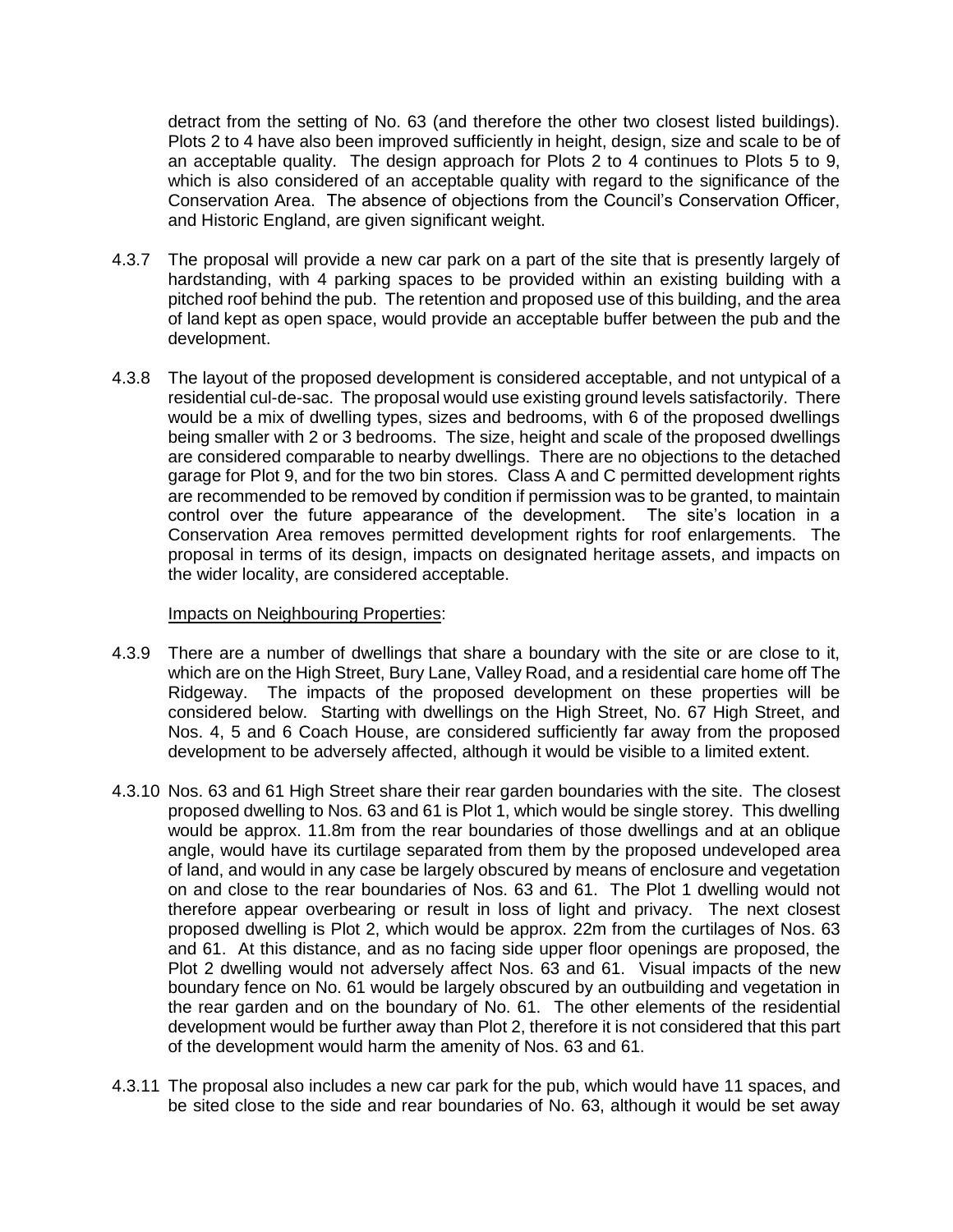from No. 61. The car park would be obscured from the rear garden of No. 63 by a wall and vegetation on its boundary, and would not appear visually overbearing. This part of the site is presently comprised of hardstanding and vegetation, used as a yard/storage area for the pub and motel, and is not open to pub customers vehicles. The change of use of this part of the site to a public car park would therefore result in customers vehicles being much closer to No. 63, which would result in additional noise and some pollution. The Council's Environmental Health Officer has not however raised concerns relating to these aspects of the proposed development on Nos. 63 and 61 or any other existing dwellings, which is given significant weight. On this basis, while acknowledging the greater impacts of the car park than the existing development, it is not considered harmful to the amenities of nearby dwellings.

- 4.3.12 Bury Lane has dwellings Nos. 2, 2a and 10 that share a boundary with the site. No. 4 Bury Lane is called 'The Vicarage' however this is also in residential occupation, therefore the impacts of the development on the above four properties are material considerations. Starting with No. 2, this dwelling has a relatively large plot, and is approx. a minimum of 8m from the site boundary. The proposed dwellings are a minimum of 25m from the rear elevation of No. 2 and at oblique angles, which is sufficient to prevent overbearing impacts, loss of light and loss of privacy to any main habitable rooms. The Plot 2 and Plot 3 dwellings would be approx. 14m from the rear garden boundary of No. 2, which is considered sufficient to avoid harmful loss of privacy. The proposed boundary fence with No. 2 would be a height of 1.8m on ground at the same level as the rear garden of that dwelling, which would be a typical height for a rear boundary fence, and is not considered harmful to amenity. The other elements of the scheme would not be harmful to No. 2, therefore the amenity of No. 2 will not be harmed.
- 4.3.13 No. 2a is east of No. 2, and would face towards proposed dwellings on Plots 3 and 4. The other dwellings proposed are considered to be sufficiently far from No. 2a and at oblique angles such that they would not harm the amenity of that dwelling. The impacts of Plots 3 and 4 will therefore be considered in more detail. The first floor rear elevations of Plots 3 and 4 would be approx. 13m and 12m respectively from the boundary with No. 2a, and 29m and 21m from its rear elevations. These distances between the rear elevation and garden of No. 2a are considered typical for dwellings facing each other, and are not considered harmful. It is not considered that the amenity of No. 2a would be harmed by the proposal.
- 4.3.14 Turning to No. 4 Bury Lane, the Plot 5 and 8 dwellings would be closest to it. These proposed dwellings would be sited obliquely from the rear and side windows of No. 4 with the two storey elements of those dwellings set away from the boundary, therefore it is not considered that main habitable rooms of No. 4 would be adversely affected. Plots 5 and 8 would be more visible from the garden of No. 4. Single storey side projections of those dwellings would be the closest to the boundary, however it is not considered they would cause loss of amenity as the site is lower than No. 4, they would have roofs sloping away from the boundary, and they would be obscured/softened by the boundary vegetation. The two storey side walls of Plots 5 and 8 would be approx. 4m to 6m from the boundary with No. 4 and on lower ground levels, which is considered sufficient to minimise any visual and overshadowing such that these impacts would not be harmful. No upper floor openings are proposed facing No. 4, therefore no loss of privacy would occur. No. 4 would not be affected by the rest of the proposed development, therefore impacts on the amenity of No. 4 are considered acceptable.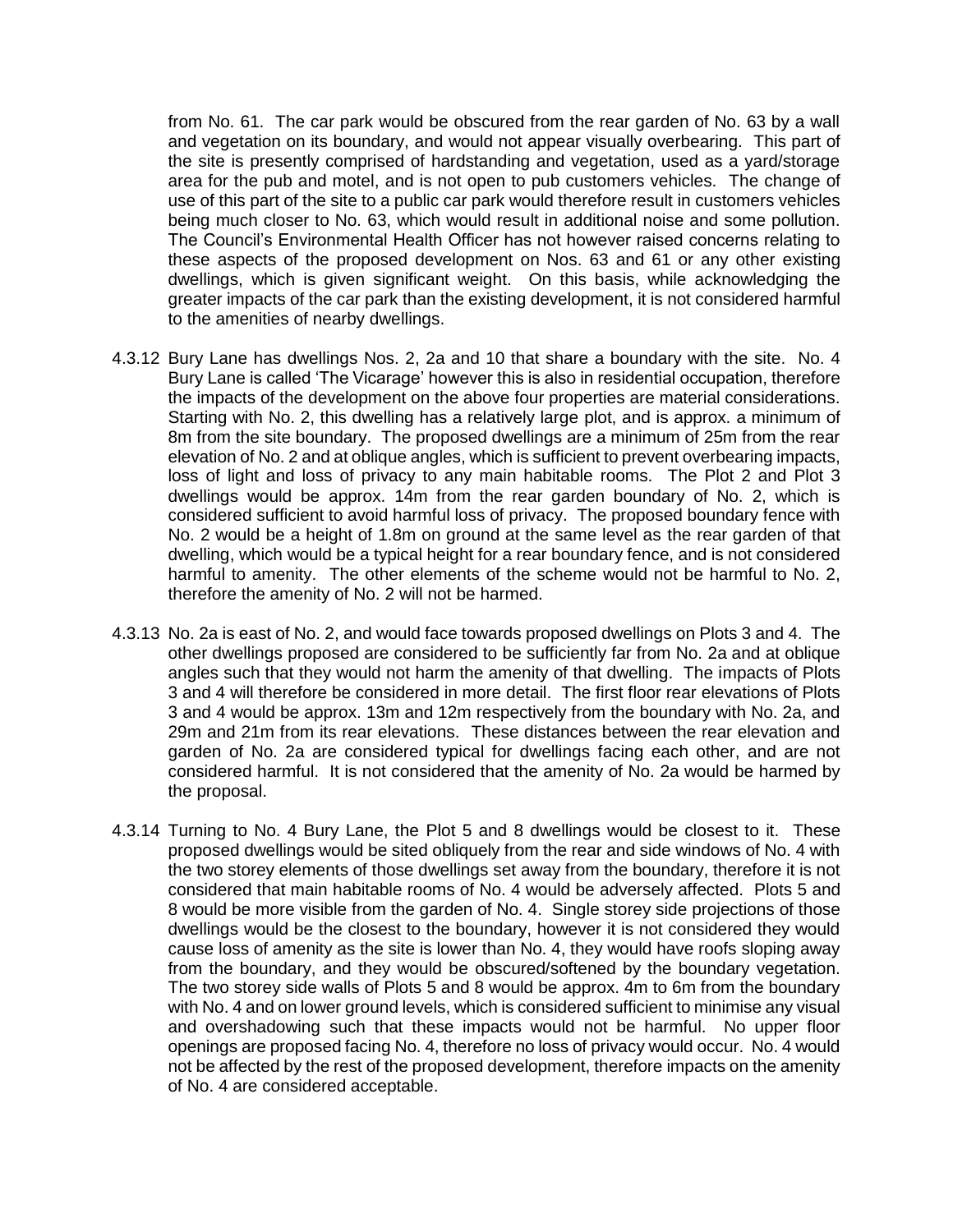- 4.3.15 No. 10 Bury Lane has a rear garden with one side boundary shared with the rear of the application site. Proposed dwellings 8 and 9 would be closest to this boundary, being approx. a minimum of 11m to the boundary, with Plot 8 being 18m from the rear of No. 10. The 11m distance to the rear boundary from the rear of Units 8 and 9 is fairly typical for dwellings, and is not considered unreasonable or harmful in terms of visual impacts, overshadowing and privacy. The rear window-to-window distance from Plot 8 to No. 10 would be approx. 20m, which is also fairly typical between dwellings, and is considered acceptable. The detached garage for Plot 9 would be single storey and located at the end of the rear garden of No. 10, and is not considered harmful. Impacts on the amenity of No. 10 are considered acceptable.
- 4.3.16 South of No. 10 is No. 2 Valley Road, which shares a boundary with the site. No. 2 and its curtilage are however primarily to the south of Unit 9 and its garage, and there is also a footpath between No. 2 and the site. Due to the distance, siting and size of the development from No. 2, it is not considered that loss of amenity would be caused to that dwelling.
- 4.3.17 To the south-east of the rear of the site is a two storey building Pond Court, accessed off The Ridgeway. Pond Court is considered to have a C2 residential use, and has residential accommodation with a number of units with openings facing the site at ground and first floor level. A fence and vegetation 2m to 3m high on the north boundary of Pond Court would effectively mitigate any potential impacts to ground floor accommodation. The closest of the proposed dwellings to the north elevation of Pond Court would be Units 7 and 9, which would be approx. 14m and 11m respectively from that north elevation. The development would be to the north, and would not cause loss of light. The dwellings would be visible at the above distances, however it is considered they would be sufficiently far to avoid being harmfully overbearing.
- 4.3.18 Unit 7 would include a first floor side window facing Pond Court that would serve a bathroom, and can be required to be obscure glazed by condition if permission was to be granted to avoid loss of privacy. This is also applicable to Unit 9, therefore the privacy of residents of Pond Court would not be harmed. The garage for Unit 9 would be separated from Pond Court by an adjacent footpath, and is not considered harmful. The bin stores would have low heights and would not appear overbearing or cause loss of light.
- 4.3.19 Some of the objections from Pond Court residents concern smells from nearby bin store 2. It is acknowledged that some smells could occur from bins placed there, however both the Council's Environmental Health Officer and Waste Officer have not objected in this respect. Loss of amenity from bin storage is considered to be more likely to be an issue from commercial refuse storage, which is not the case here as domestic refuse would be smaller in scale and therefore its impacts. The proposed bin store 2 is therefore considered acceptable.
- 4.3.20 Regarding the objections received, many have been addressed elsewhere in this report. Disruption and noise etc. from construction would be unfortunate to nearby residents, however this not a reason to refuse planning permission as such impacts will be temporary and can also be controlled by a Construction Management Plan. A pub garden is not part of the proposal. Potential impacts on ground stability are not considered to be material considerations, while it is also considered that the applicant would seek to ensure ground stability as it would be in their own interests to do so. The public footpath would not be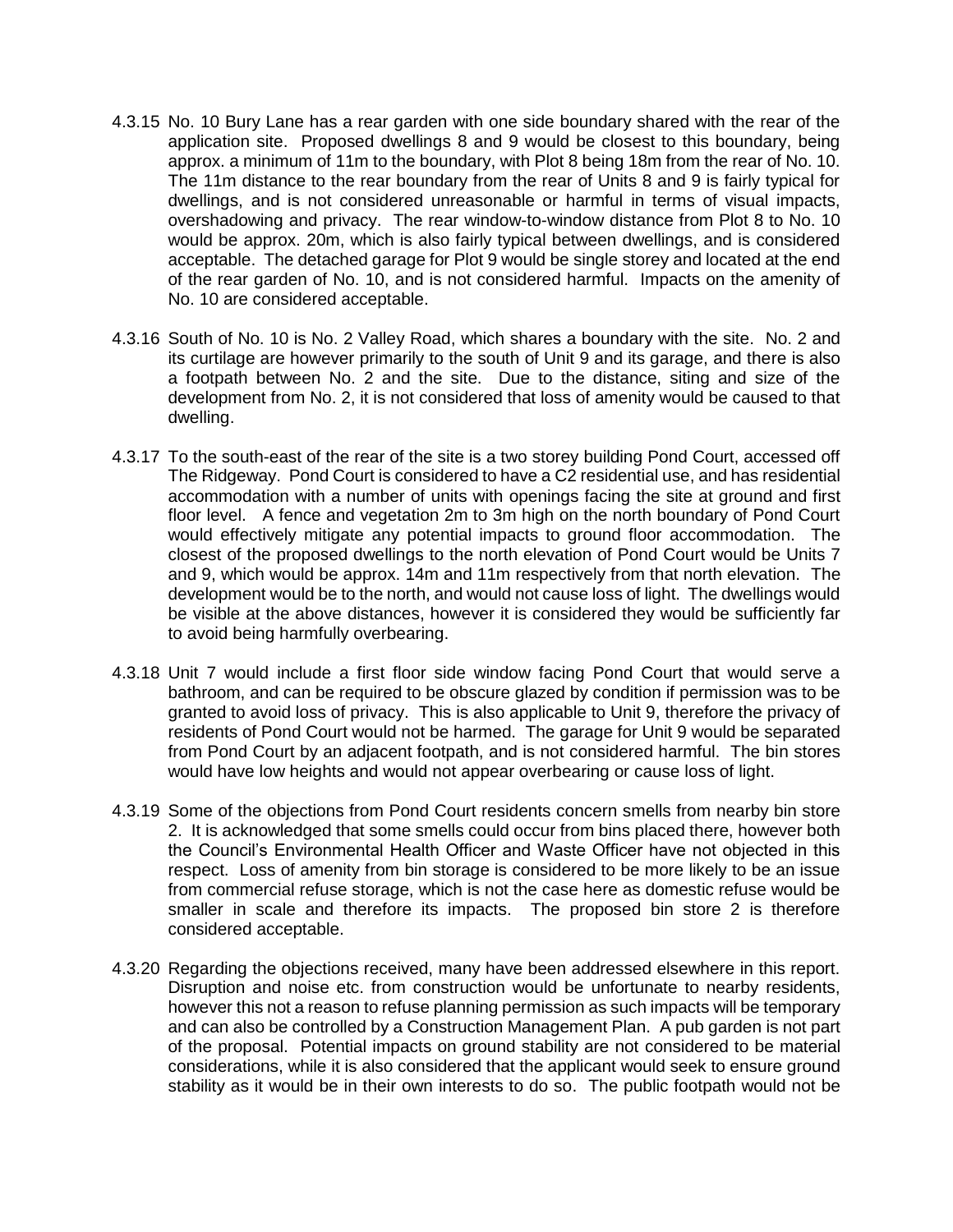affected by the proposal. Details of any external lighting would be required by condition. Impacts on residential amenity are therefore considered to be acceptable.

#### Amenity of Future Occupiers, and Viability of the Public House:

- 4.3.21 Paragraph 127 (f) of the NPPF states that "*decisions should ensure that developments… create places that are safe, inclusive and accessible and which promote health and wellbeing, with a high standard of amenity of future and existing users*". Paragraph 127 (f) is largely reflected in Guideline 8 of Policy 57 in the Saved Local Plan and Policy SP9 of the Emerging Local Plan.
- 4.3.22 The main habitable rooms of the proposed dwellings are considered to be of an adequate size and would receive sufficient outlook and light. They would be sited and space sufficiently far apart to avoid causing mutual overbearing impacts, loss of light and privacy to each other. The private rear gardens of the dwellings would be of a sufficient size and quality to provide acceptable amenity space for their potential occupants.
- 4.3.23 The Bell public house and a fish and chip shop takeaway inside the pub in a separate wing are presently closed, however these could re-open in the future. Noise, smells and other disturbance from the above uses could affect the living conditions primarily of Unit 1, with the other dwellings considered to be sufficiently far away to avoid being adversely affected.
- 4.3.24 Regarding impacts on Unit 1, the applicant submitted a Noise Impact Assessment. This stated that the noise from the kitchen extraction system was determined to be lower at the proposed dwellings than at existing residential dwellings, and is considered acceptable by the Council's Environmental Health Officer (EHO). No special noise mitigation measures are required for the fabric of Unit 1, while a 1.8m high fence is considered to be required on the west garden boundary of Unit 1 to achieve satisfactory noise levels in the garden. Living conditions of future occupiers are considered acceptable.
- 4.3.25 Potential residents could complain about noise, disturbance etc. from the pub, which could affect its viability. The adopted Local Plan does not contain any policies relating to this, therefore there are no relevant development plan policies.
- 4.3.26 The emerging Local Plan under Policy HC1 paragraph 10.2 refers to development that could affect local shops and pubs, which should be assessed against Policy ETC7. ETC7 refers to the loss of an existing facility being acceptable only where a. there is another service or facility of a similar use available within walking distance. There are two other pubs on the High Street in Codicote a short distance away to the south-east therefore any possible adverse impacts on the viability of the pub are not considered detrimental to Codicote as a whole. Required storage for the pub would be provided within the pub building. In any case the noise mitigation measures and acceptance of the impacts on the pub and take-away on the proposed dwellings are considered acceptable by the EHO, therefore there is no evidence to demonstrate that the proposed development would harm the viability of the existing pub.

## Parking and Highways:

4.3.29 Each dwelling would have two or three parking spaces, which complies with the Council's minimum parking standards of two spaces for a dwelling with two bedrooms or more,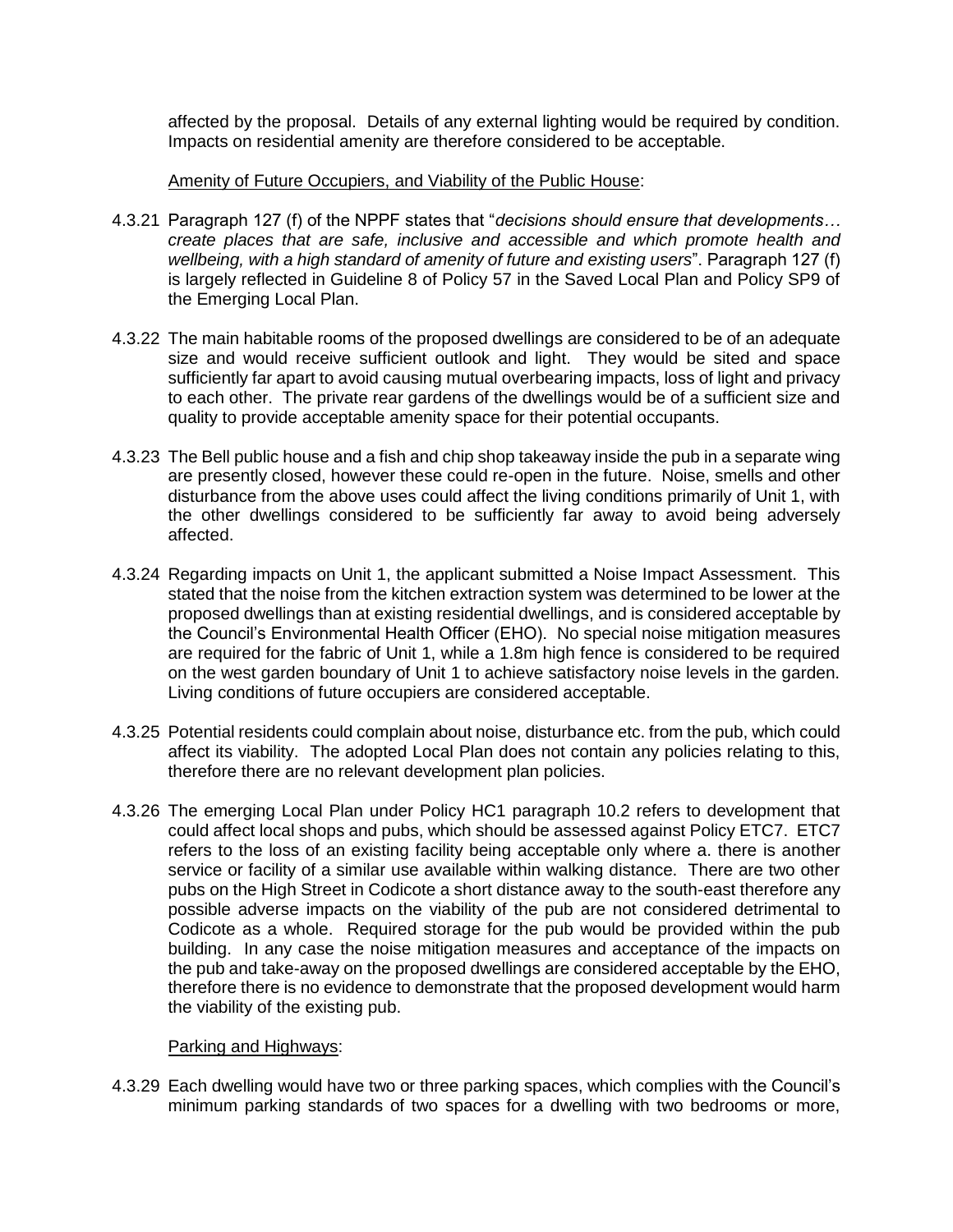therefore parking provision would be acceptable. Each dwelling would include a garage or space within its curtilage that could accommodate two cycle parking spaces, therefore cycle parking provision is considered acceptable. Dwellings 5, 6 and 7 would include garages that would provide one of their two parking spaces, therefore it is considered that permitted development rights for conversion of these garages be removed by condition to maintain an adequate amount of parking. The five visitor parking spaces are considered acceptable.

4.3.30 The internal access road and turning area would be a sufficient size for the largest vehicles including refuse and emergency vehicles to enter and leave the site in a forwards gear. Refuse collection arrangements are considered acceptable on the basis of the absence of objections from the Council's Waste Officer and the County Council highways officer. Expected trip generation from the development is considered small (an average vehicular movement every 5 minutes in the morning and evening peaks), would be accommodated satisfactorily by the existing access, and would not be detrimental to the highways network. The development would not result in detrimental impacts to the public footpath. Parking provision and impacts on the public highway are considered acceptable.

### Trees and Landscaping:

- 4.3.31 The site contains little tree cover given its size, with most trees being at the rear of the pub and close to the boundaries. These trees are not subject to Tree Preservation Orders, although they are protected by virtue of being in a Conservation Area. Four trees are proposed to be removed that are close to the north boundary of the site, which are considered of a minor scale as the highest is 8m, with the other three being 3-5m tall. These losses are not considered harmful, and would be off-set by new tree planting as part of the proposed development.
- 4.3.32 The amount of hard landscaping would be small relative to the soft landscaping provided, which is considered would result in an acceptable quality and finish to the site as well as a reduction in the existing amount of hardstanding. Further details of hard and soft landscaping are however required, which can be secured by an appropriate condition. Landscaping and impacts on trees are considered acceptable.

## Ecology:

4.3.33 Hertfordshire Ecology provided comments on 19<sup>th</sup> September 2020 with reference to an ecological report submitted with the application, advising that the site is not home to protected species, low potential for bat roosts, and the potential for being habitats for nesting birds and hedgehogs. The report sets out suitable precautions to safeguard bats, birds and hedgehogs, which can be required to be implemented by condition. A Landscape and Ecological Management Plan will also be requested by condition to ensure that a biodiversity net gain is delivered. The proposal is not therefore considered harmful to ecology.

## Drainage and flood risk

4.3.34 The Lead Local Flood Authority (LLFA) have not objected to the proposed development on the grounds of drainage and flood risk, which is given significant weight. Surface water would be discharged into the Thames Water Foul Water Sewer, which the applicant has prior approval for. The hardstanding proposed will be permeable or will include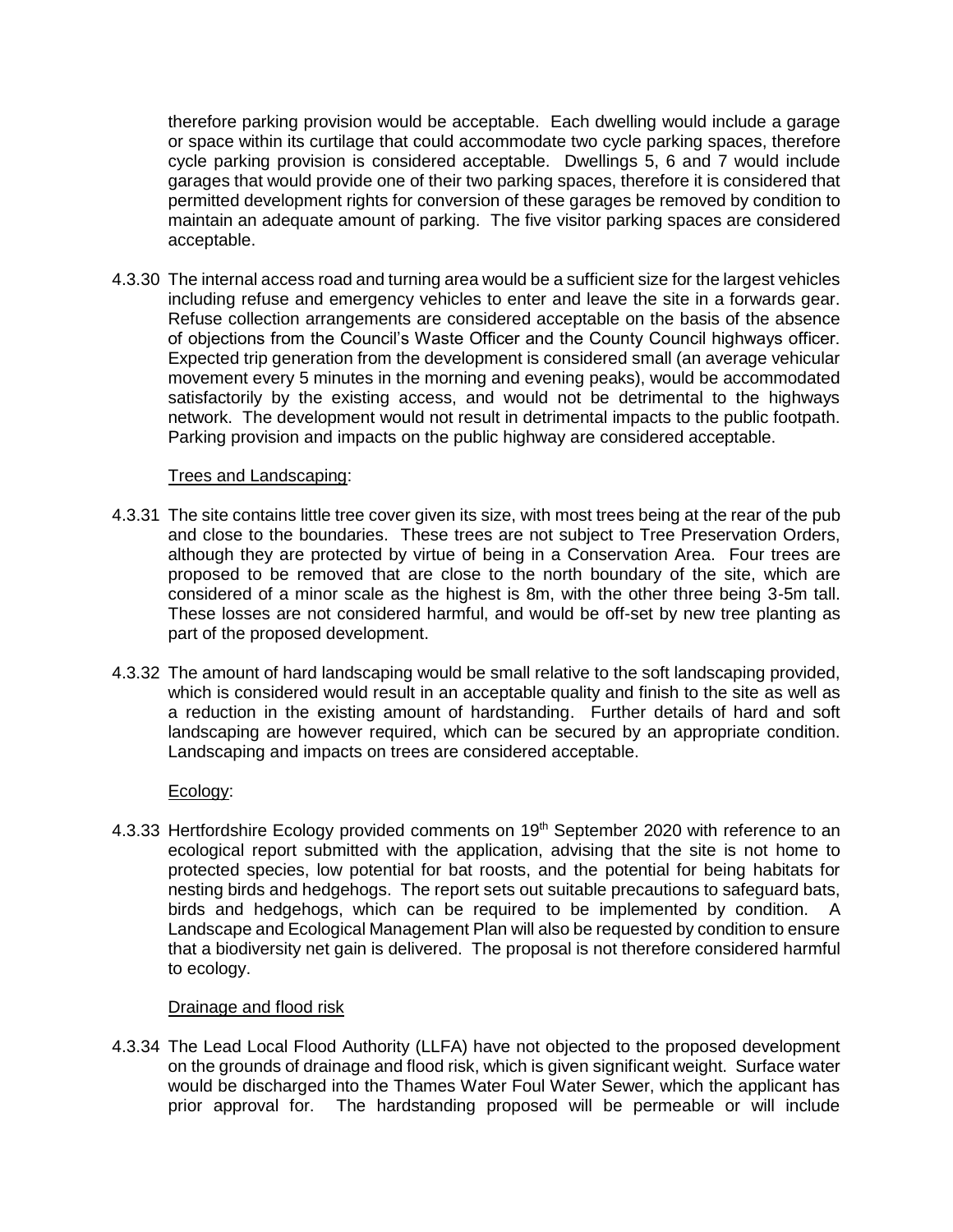gullies/drains to direct water at appropriate discharge rates to the sewer. I acknowledge that some of the objections received from nearby properties relate to potential for drainage and flooding, however I'm satisfied that the LLFA's absence of objections will ensure that drainage and flood risk will be satisfactory and not harmful. References to works being carried out within The Bell are not considered materially relevant as any such works would be outside the application site. Some further details of drainage will be required by condition in accordance with the recommendations of the LLFA. This is therefore acceptable.

## Climate Change Mitigation:

4.3.35 The NPPF supports the transition to a low carbon future and the increased use of renewable energy sources. North Hertfordshire District Council has declared itself a Climate Emergency authority and its recently adopted Council Plan (2020 – 2025) seeks to achieve a Council target of net zero carbon emissions by 2030 and protect the natural and built environment through its planning policies. Emerging Local Plan Policy D1 seeks to reduce energy consumption and waste. To assist in achieving these aims, Electric Vehicle Charging points will be conditioned to be installed at each of the proposed new dwellings, and at least one charging point for the car park for the pub. The applicant has also submitted a Sustainability Statement demonstrating that the new dwellings in terms of carbon emissions generated would exceed the latest Building Regulations requirements, therefore further helping to minimise climate change.

## 4.4 **Conclusion**

- 4.4.1 The LPA is not able to demonstrate a five year housing land supply. The tilted balance set out in paragraph 11 of the NPPF is engaged as the proposal is not considered harmful to designated heritage assets. There will be moderate benefits from the provision of nine additional dwellings, which is not considered harmful to the locality. There would be further benefits from the redevelopment of the site and associated visual improvements. It is not considered that there would be adverse impacts from the development, therefore it would not be considered to significantly and demonstrably outweigh the benefits as set out in paragraph 11 of the NPPF.
- 4.4.2 The proposed development is considered acceptable and is considered to comply with the necessary provisions of both the existing and emerging Local Plan policies and the National Planning Policy Framework. Grant conditional permission.

## 4.5 **Alternative Options**

4.5.1 None applicable

## 4.6 **Pre-Commencement Conditions**

4.6.1 Pre-commencement conditions as below are recommended, which have the agreement of the applicant.

## 5.0 **Legal Implications**

5.1 In making decisions on applications submitted under the Town and Country Planning legislation, the Council is required to have regard to the provisions of the development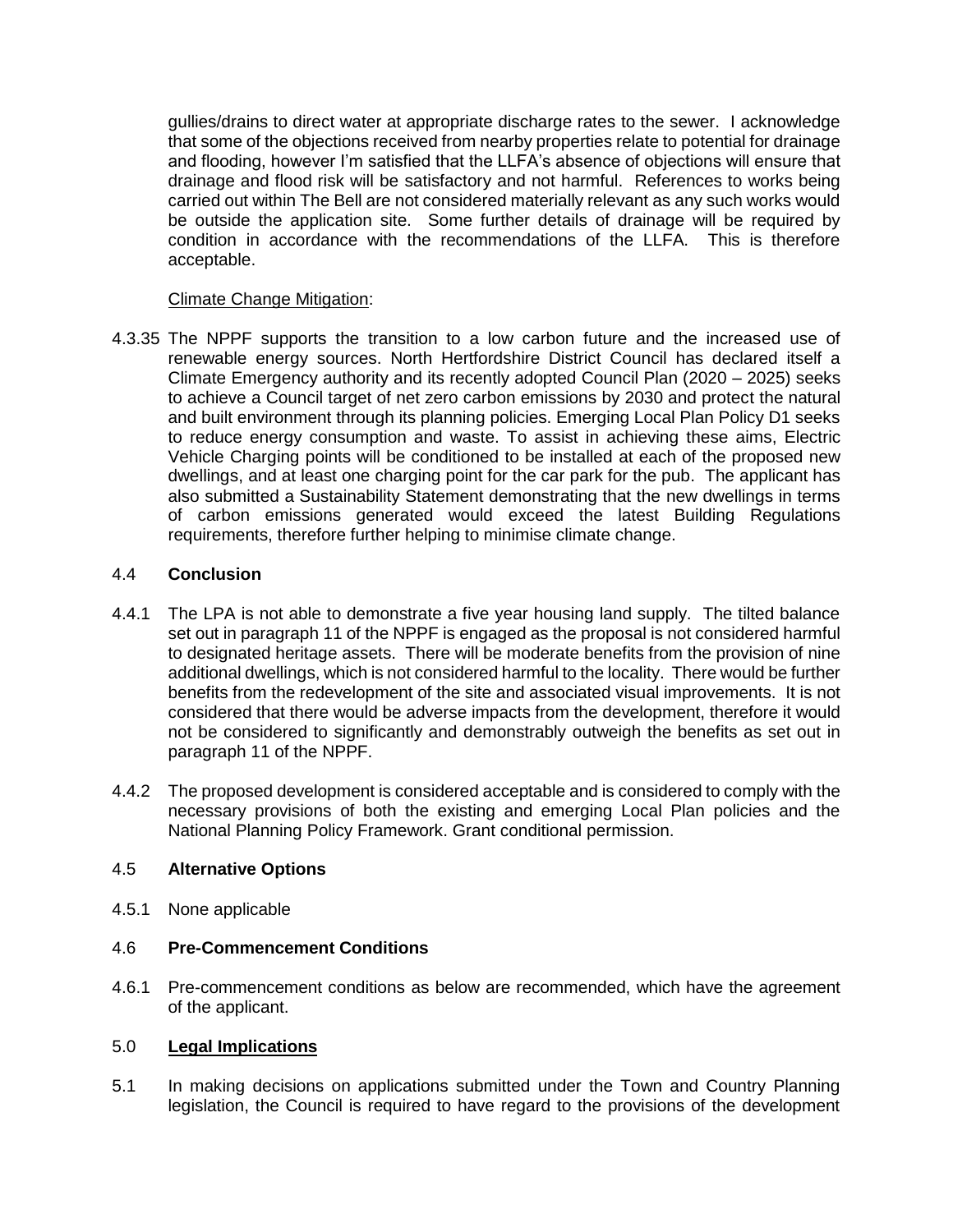plan and to any other material considerations. The decision must be in accordance with the plan unless the material considerations indicate otherwise. Where the decision is to refuse or restrictive conditions are attached, the applicant has a right of appeal against the decision.

#### 6.0 **Recommendation**

- 6.1 That planning permission be **GRANTED** subject to the following conditions:
	- 1. The development hereby permitted shall be begun before the expiration of 3 years from the date of this permission.

Reason: To comply with the provisions of Section 91 of the Town and Country Planning Act 1990 as amended by Section 51 of the Planning and Compulsory Purchase Act 2004.

2. The development hereby permitted shall be carried out wholly in accordance with the details specified in the application and supporting approved documents and plans listed above.

Reason: To ensure the development is carried out in accordance with details which form the basis of this grant of permission.

**3. Details of brick type, bond and mortar mix shall be submitted to and approved in writing by the Local Planning Authority prior to the above ground brickwork being constructed. Thereafter, the brickwork shall be implemented in accordance with the approved details.** 

**Reason: To ensure that special regard is paid to safeguarding the character and appearance of the Codicote Conservation Area under Section 72 of the Planning (Listed Buildings and Conservation Areas) Act 1990.** 

**4. The roofs shall be covered with a clay plain tile, a sample of which shall be submitted to and approved in writing by the Local Planning Authority prior to the commencement of the roof-tiling. Thereafter, the roofs shall be covered using the approved tiles.** 

**Reason: To ensure that special regard is paid to safeguarding the character and appearance of the Codicote Conservation Area under Section 72 of the Planning (Listed Buildings and Conservation Areas) Act 1990.** 

**5. Prior to commencement of the approved development (excluding demolition), the following landscape details shall be submitted:**

**a) which, if any, of the existing vegetation is to be removed and which is to be retained**

**b) what new trees, shrubs, hedges and grassed areas are to be planted, together with the species proposed and the size and density of planting**

**c) the location and type of any new walls, fences or other means of enclosure and any hardscaping proposed**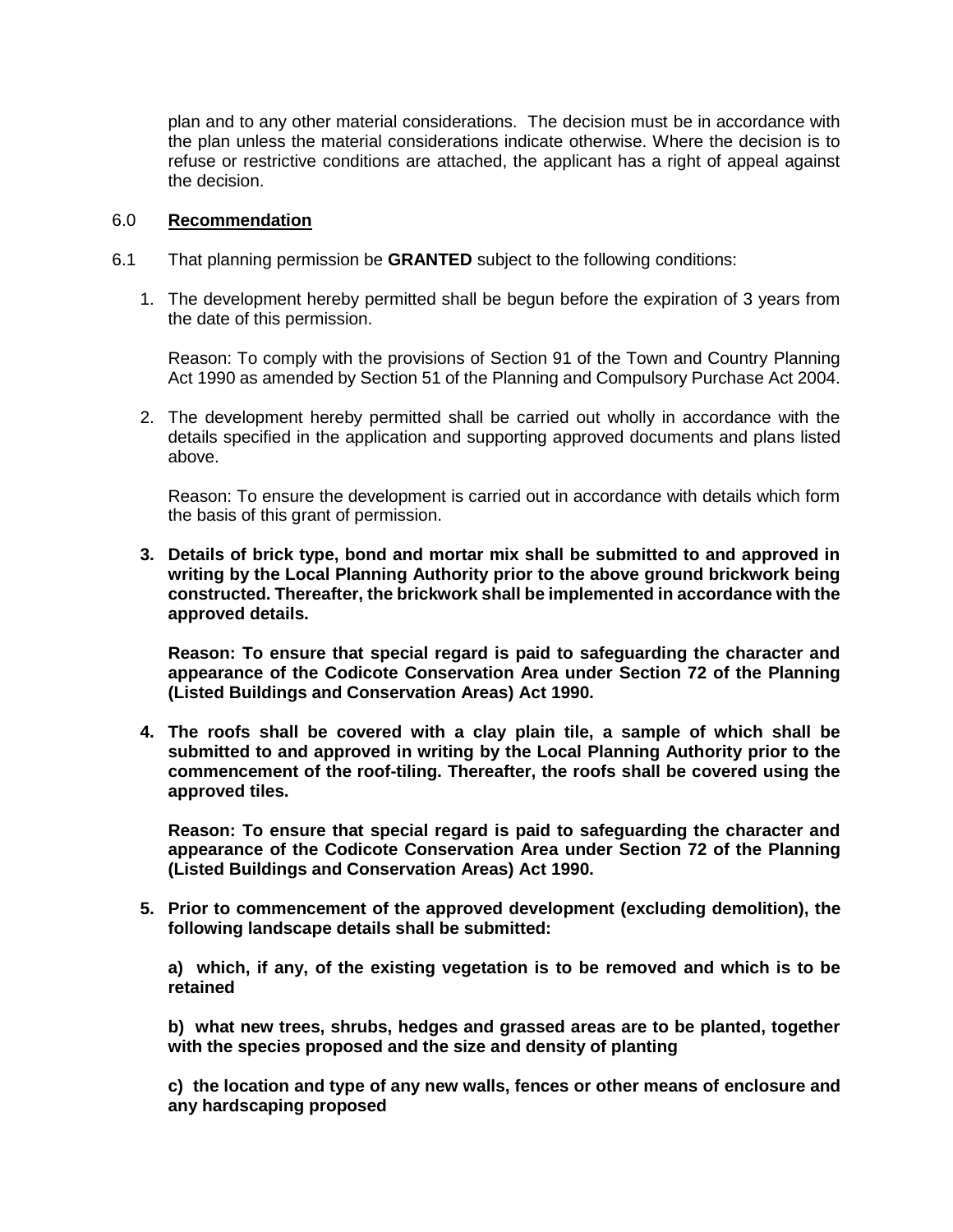**d) details of any earthworks proposed**

### **Reason: To ensure the submitted details are sufficiently comprehensive to enable proper consideration to be given to the appearance of the completed development.**

6. The approved details of landscaping shall be carried out before the end of the first planting season following either the first occupation of any of the buildings or the completion of the development, whichever is the sooner; and any trees or plants which, within a period of 5 years from the completion of the development, die, are removed or become seriously damaged or diseased, shall be replaced during the next planting season with others of similar size and species, unless the Local Planning Authority agrees in writing to vary or dispense with this requirement.

Reason: To safeguard and enhance the appearance of the completed development and the visual amenity of the locality.

7. Prior to occupation, each dwelling shall incorporate an Electric Vehicle (EV) ready domestic charging point, and the new car park behind The Bell shall include at least three EV ready charging points.

Reason: To contribute to the objective of providing a sustainable transport network and to provide the necessary infrastructure to help off-set the adverse impact of the operational phase of the development on local air quality.

#### **8. CONSTRUCTION MANAGEMENT PLAN**

**No development shall commence until a Construction Management Plan has been submitted to and approved in writing by the Local Planning Authority. Thereafter the construction of the development shall only be carried out in accordance with the approved Plan. The Construction Management Plan shall include details of:**

- **a. Construction vehicle numbers, type, routing;**
- **b. Access arrangements to the site;**
- **c. Traffic management requirements**
- **d. Construction and storage compounds (including areas designated for car parking, loading / unloading and turning areas);**
- **e. Siting and details of wheel washing facilities;**
- **f. Cleaning of site entrances, site tracks and the adjacent public highway;**

**g. Timing of construction activities (including delivery times and removal of waste) and to avoid school pick up/drop off times;**

**hi. Post construction restoration/reinstatement of the working areas and temporary access to the public highway;**

**i. where works cannot be contained wholly within the site a plan should be submitted showing the site layout on the highway including extent of hoarding, pedestrian routes and remaining road width for vehicle movements.**

**Reason: In order to protect highway safety and the amenity of other users of the public highway and rights of way in accordance with Policies 5, 12, 17 and 22 of Hertfordshire's Local Transport Plan (adopted 2018).**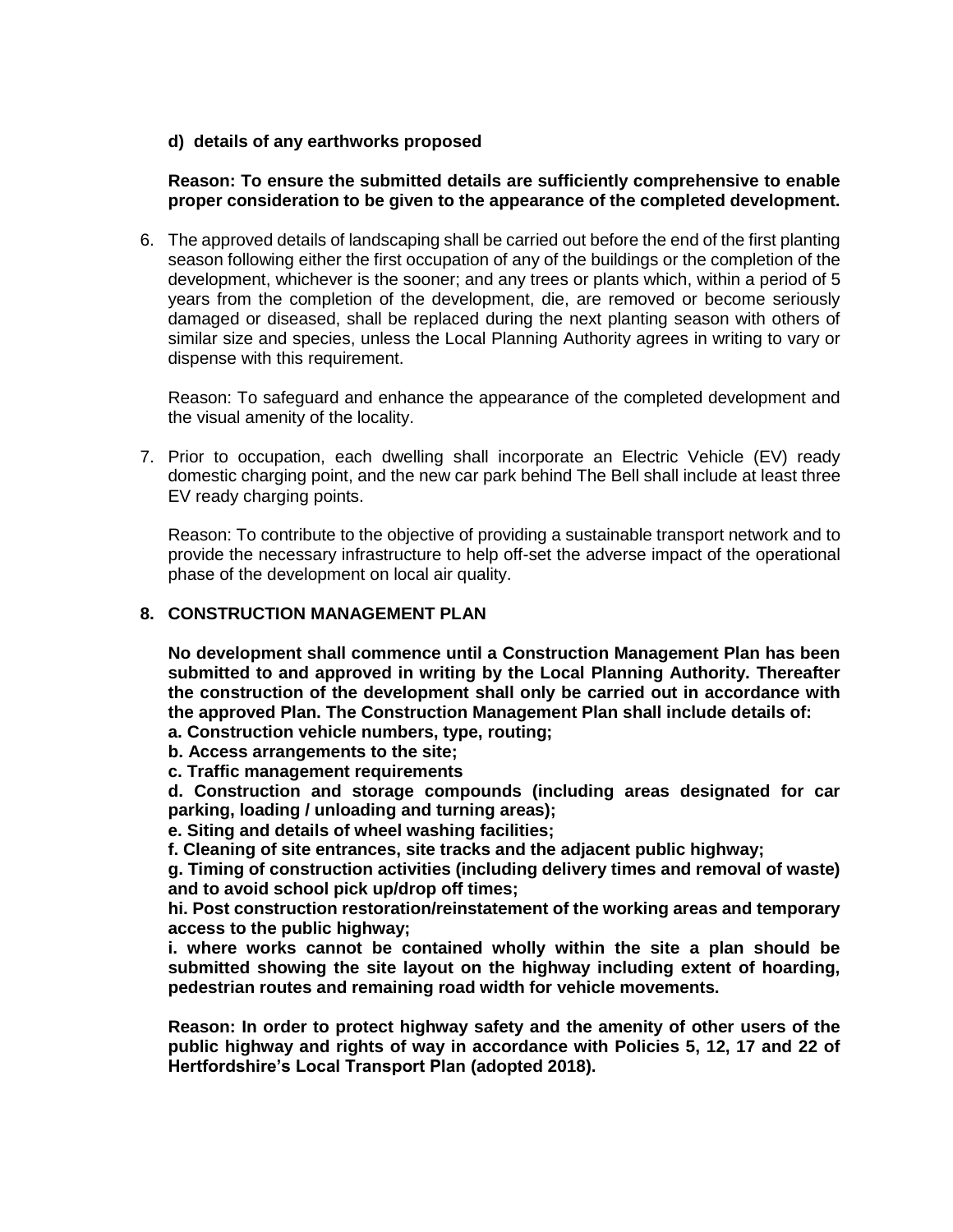9. Notwithstanding the provisions of the Town and Country Planning (General Permitted Development) Order 2015 as amended no development as set out in Classes A, B and C of Part 1 of Schedule 2 to the Order, (or any subsequent Statutory Instrument which revokes, amends and/or replaces those provisions) shall be carried out without first obtaining a specific planning permission from the Local Planning Authority.

Reason: Given the nature of this development, the Local Planning Authority considers that development which would normally be "permitted development" should be retained within planning control in the interests of the character and amenities of the area.

### **10. Contaminated Land Condition**

**(a) The Phase I Report indicated a reasonable likelihood of harmful contamination: no development approved by this permission shall be commenced until a Site Investigation (Phase II environmental risk assessment) report has been submitted to and approved by the Local Planning Authority which includes:** 

**(i) A full identification of the location and concentration of all pollutants on this site and the presence of relevant receptors, and;** 

**(ii) The results from the application of an appropriate risk assessment Methodology**

**(b) No development approved by this permission (other than that necessary for the discharge of this condition) shall be commenced until a Remediation Method Statement report; if required as a result of (a), above; has been submitted to and approved by the Local Planning Authority.** 

**(c) This site shall not be occupied, or brought into use, until:** 

**(i) All works which form part of the Remediation Method Statement report pursuant to the discharge of condition (b) above have been fully completed and if required a formal agreement is submitted that commits to ongoing monitoring and/or maintenance of the remediation scheme.** 

**(ii) A Remediation Verification Report confirming that the site is suitable for use has been submitted to, and agreed by, the Local Planning Authority.** 

**(d) Any contamination, other than that reported by virtue of condition (a), encountered during the development of this site shall be brought to the attention of the Local Planning Authority as soon as practically possible; a scheme to render this contamination harmless shall be submitted to and agreed by, the Local Planning Authority and subsequently fully implemented prior to the occupation of this site.** 

#### **Reason: To ensure that any contamination affecting the site is dealt with in a manner that safeguards human health, the built and natural environment and controlled waters.**

11. The development shall be completed in accordance with the measures set out in the Recommendations (section 7) of the Ecological Assessment (dated July 2020).

Reason: To minimise potential harm to ecology.

12. The development shall be completed in accordance with the measures set out in the Arboricultural Report (dated July 2020).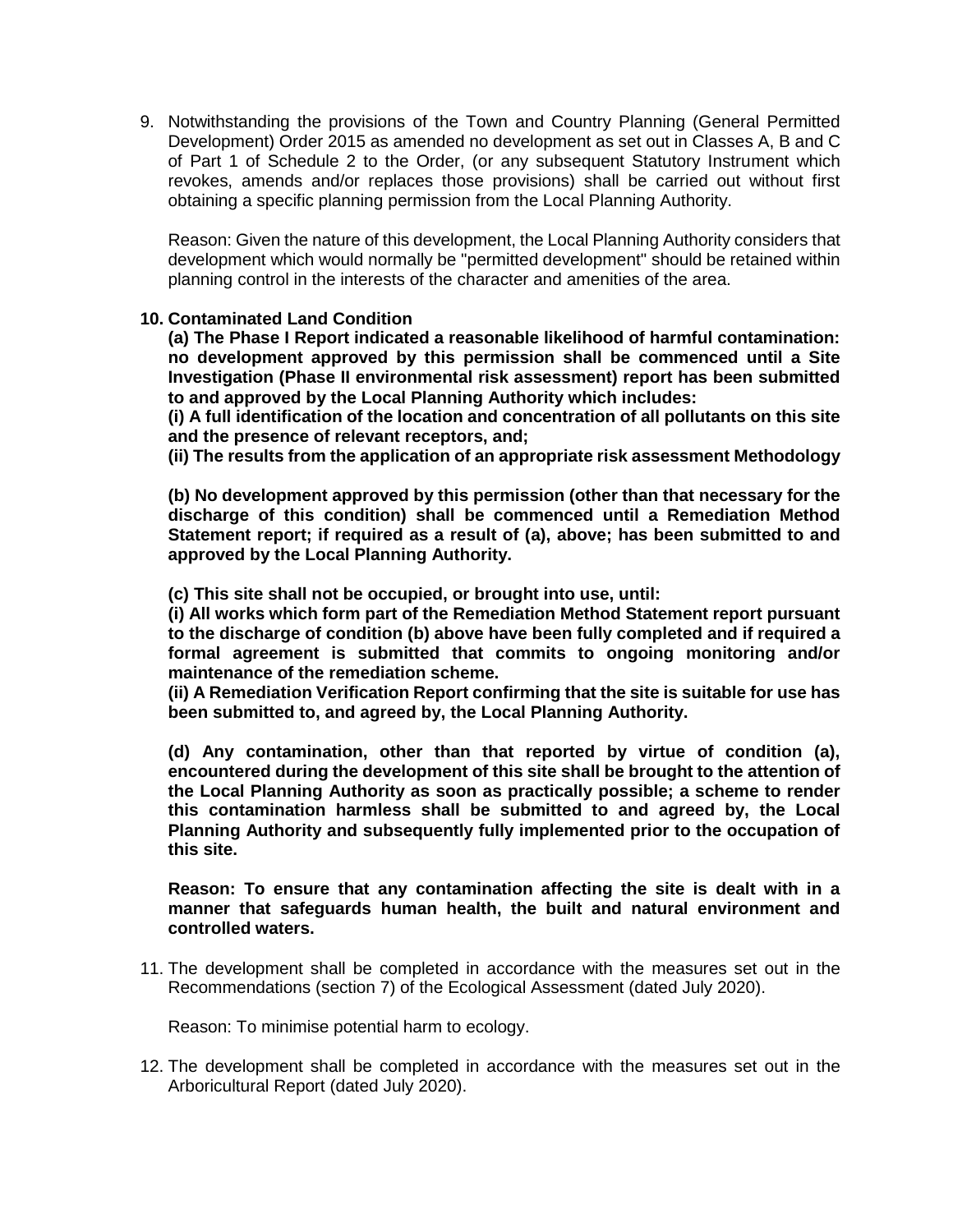Reason: To provide appropriate protection for trees.

13. The proposed dwellings shall not be occupied until the noise mitigation measure (1.8 metre close boarded fence between the public house and Plot 1) as detailed in "Technical Note - The Bell Motel, 65 High St, Codicote – Noise Impact Assessment", Project Ref: TN01-20442, dated 31 July 2020 by Cass Allen Associates Ltd has been implemented in accordance with the approved details. The approved scheme shall be retained in accordance with those details thereafter.

Reason: To protect the residential amenities of existing and future residents.

**14. Details of any external lighting proposed in connection with the development shall be submitted to and approved in writing by the Local Planning Authority prior to the commencement of development (excluding demolition), and no external lighting shall be provided without such written consent. The development shall then be carried out in accordance with the approved details.**

**Reason: To protect the residential amenity of existing and future residents.**

**15. Prior to the commencement of the approved development (excluding demolition), a Landscape and Ecological Management Plan shall be submitted to the Local Planning Authority demonstrating a biodiversity gain within the site. The Plan if approved shall then be implemented prior to occupation of the development, and the approved measures shall remain unless otherwise agreed in writing with the Local Planning Authority.**

**Reason: In the interests of ecology.**

- **16. No development shall take place/commence (excluding above ground demolition works) until an Archaeological Written Scheme of Investigation has been submitted to and approved in writing by the Local Planning Authority. The scheme shall include an assessment of archaeological significance and research questions; and**
	- **1. The programme and methodology of site investigation and recording;**
	- **2. The programme of post investigation assessment;**
	- **3. Provision to be made for analysis of the site investigation and recording;**

**4. Provision to be made for publication and dissemination of the analysis and records of the site investigation;**

**5. Provision to be made for archive deposition of the analysis and records of the site investigation;**

**6. Nomination of a competent person or persons/organisation to undertake the works set out within the Archaeological Written Scheme of Investigation.**

### **Reason: In the interests of archaeology.**

17. No development shall take place/commence (excluding above ground demolition works) except in accordance with the programme of archaeological works set out in the Written Scheme of investigation approved under condition 17.

Reason: In the interests of archaeology.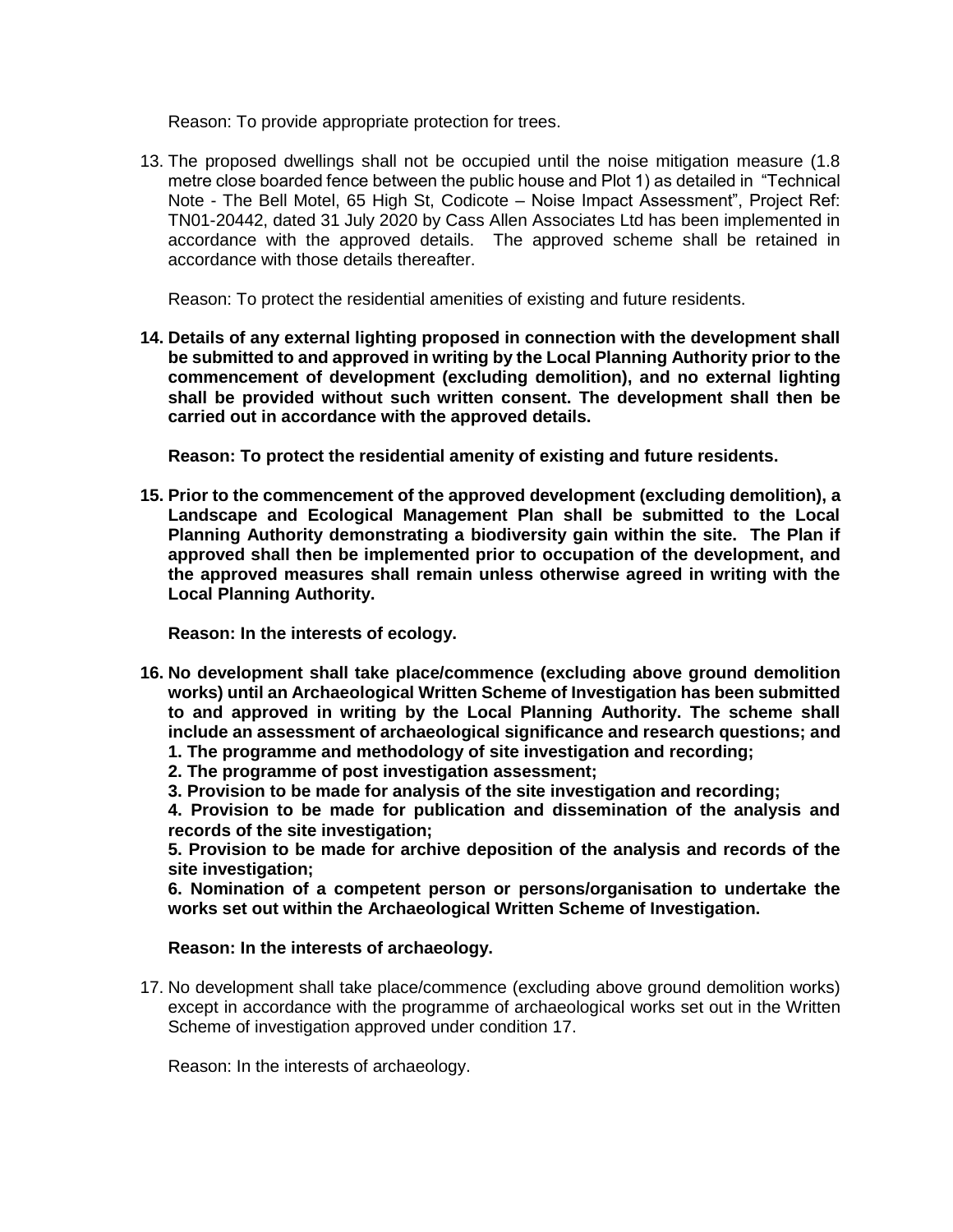18. The development shall not be occupied/used until the site investigation and post investigation assessment has been completed in accordance with the programme set out in the Written Scheme of Investigation approved under condition 17 and the provision made for analysis and publication where appropriate.

Reason: In the interests of archaeology.

19. The development permitted by this planning permission shall be carried out in accordance with the Drainage Statement in relation to the proposed residential development at The Bell Inn 65 High Street Codicote Hitchin Hertfordshire SG4 8XD, dated November 2020, reference: 6601415-MLM-ZZ-XX-RP-C-0004, prepared by MLM Consulting Engineers Drainage Statement, Rev 03, 10.11.2020 and the Surface and Foul Water Drainage Strategy, Drawing Reference 6601415-MLM-ZZ-XX-DR-C-0002, Revision P03, Prepared by MLM Group, Dated 16.07.2021 and the following mitigating measures:

1. Limiting the surface water run-off rates to a maximum of 3.5l/s for all rainfall events up to and including the 1 in 100 +40% climate change event with discharge into the Thames Water Foul Water Sewer.

2. Provide attenuation (700mm of storage within the type 3 subbase, or such volume agreed by the LPA) to ensure no increase in surface water run-off volumes for all rainfall events up to and including the 1 in 100 year + 40% climate change event. 3. Implement the drainage strategy utilising lined permeable paving, type 3 subbase and a Hydrobrake flow control device.

Reason: To reduce the risk of flooding to the proposed development and future occupants.

**20. No development shall take place until the final design of the drainage scheme is completed and sent to the LPA for approval. The surface water drainage system will be based on the submitted Drainage Statement in relation to the proposed residential development at The Bell Inn 65 High Street Codicote Hitchin Hertfordshire SG4 8XD, dated November 2020, reference: 6601415-MLM-ZZ-XX-RP-C-0004, prepared by MLM Consulting Engineers Drainage Statement, Rev 03, 10.11.2020 and the Surface and Foul Water Drainage Strategy, Drawing Reference 6601415-MLM-ZZ-XX-DR-C-0002, Revision P03, Prepared by MLM Group, Dated 16.07.2021. The scheme shall also include:** 

**1. Detailed engineered drawings of the proposed SuDS features including their, location, size, volume, depth and any inlet and outlet features including any connecting pipe runs** 

**2. All corresponding calculations/modelling to ensure the scheme caters for all rainfall events up to and including the 1 in 100 year + 40% allowance climate change event with no flooding to occur at the 1 in 30 year return period.** 

**3. Post development overland routes and exceedance routes** 

**4. Demonstrate appropriate SuDS management and treatment and inclusion of above ground features such as lined permeable paving, this should also be considered for the proposed access road and car park.** 

**5. Silt traps for protection of any residual tanked elements** 

**6. Final detailed management plan to include arrangements for adoption and any other arrangements to secure the operation of the scheme throughout its lifetime.**

**Reason: To prevent flooding by ensuring the satisfactory storage of and disposal of surface water from the site.**